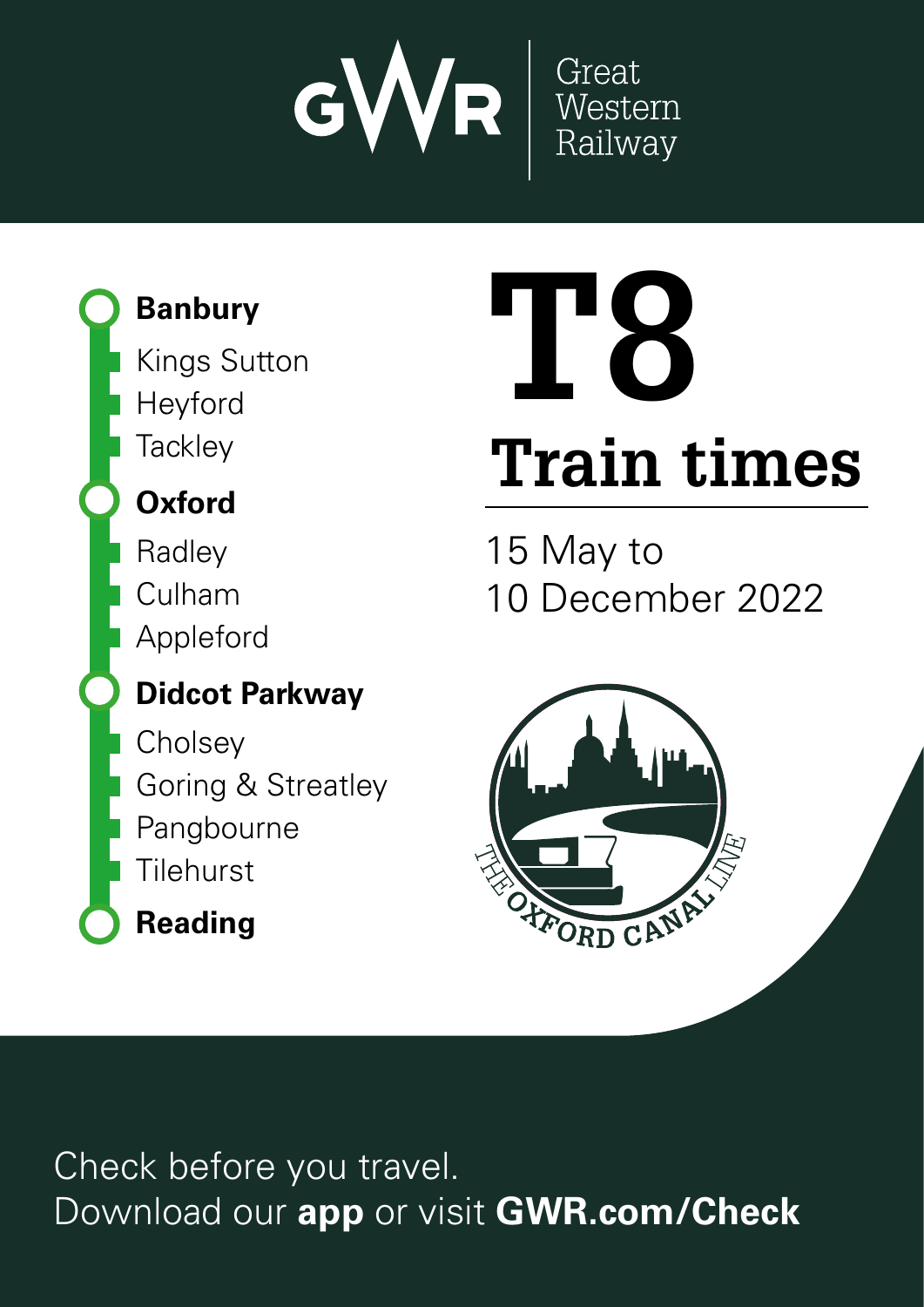**This timetable shows all services between Didcot Parkway and Oxford; and GWR and local services between Oxford and Banbury (The Oxford Canal line). All trains in this timetable are operated by GWR unless otherwise stated.**

#### **Changes to published times**

Improvement works may affect services, especially at<br>weekends. Services may also be different on public **GWR.com/check** 

#### **Replacement buses**

Animals†, non-folding bikes, and large items of luggage<br>can't be carried on our buses. **03457 000 125\* GWR.Feedback@GWR.com GWR.com/contact** tg<br>.<br>. es<br>and ca

h Assistance dogs can be carried.

#### **Penalty Fares**

un<br><mark>en</mark><br>en If you don't have a valid ticket you may have to<br>pay a Penalty Fare. **VA** pay a Penalty Fare. Find out more at **GWR.com/revenueprotection**

#### **National Rail**

Find out more about train times and fares. Call **03457 48 49 50**\* (24 hours, calls may be recorded) or go to **nationalrail.co.uk** Standard network charges apply. Calls from mobiles may be higher. \* al<br>Download our app to purchase the purchase time to purchase the purchase the purchase the purchase the purchase the checket<br>District purchase the purchase the purchase the purchase the checket same that the purchase the <mark>co</mark><br>fa<br>s ı ars.<br>Don't miss out on our later<br>Special deals on the special deals of the special deals are the special deals are the special deals are the special deals are the special deals are the special deals are the special deals a ar<sub>i</sub><br>at<br>ou

You can also find the National Rail Conditions of Travel here.

#### **PlusBus** ¬

An add-on ticket which gives you discounted bus travel to and from many of our stations. Find out more at **plusbus.info**

#### **Bags and Luggage**

You can bring up to 3 pieces of luggage, with a maximum size of 30 x 70 x 90cm. Small and medium sized bags can be stored under your seats or in the overhead racks. Large items can be stored in the dedicated luggage areas. Surfboards can't be taken on our IET trains. Look for GWR trains shown with a  $\blacksquare$  symbol in our timetables.

#### **Bikes**

You must reserve a bike space on many of our services. These are shown in our timetables. Space is limited, so we have a strict first-come, first-served policy. Book a space at<br>your nearest staffed station, through our Customer Support team, or when you buy your ticket online at **GWR.com** Tyc<br>The<br>Vo **More information**<br>**More formation**<br>**More in** the formation

#### **Short platforms**

#### **Delay Repay**

#### **Great Western Railway Customer Panel**

#### **Transport Focus**

The UK's independent watchdog for passengers and<br>road users. Call **0300 123 2350**\* or find out more at **transportfocus.org.uk**

#### **Seat reservations on GWR services**

#### $\boxtimes$  **(Shown on our Intercity Express Trains, and some long distance regional trains)**

Reservations are recommended on many of our trains. When you try and buy a ticket, we will allocate you a seat if one is available. We leave some space for those with walk-up tickets, or who may have been disrupted. **Train times ne**<br>ior<br>utaila<br>aila<br>pes<br>ass d and visit **GWR.com/Check**<br>
and visit **A**<br>
and visit on

#### **Our seat guarantee**

#### **Passenger Assist**

You can arrange help, check station accessibility, buy a ticket and reserve a seat by calling us on Freephone **0800 197 1329** or by text relay **18001 0800 197 1329** (open 0600 to 2300, 7 days a week, except Christmas Day).

You may book assistance by completing the online booking form available on our website.

#### **Station accessibility**

| All of our stations are classified for their level |  |  |  |
|----------------------------------------------------|--|--|--|
| of accessibility:                                  |  |  |  |

| <b>Category A:</b> This station has step-free access |
|------------------------------------------------------|
| to all platforms                                     |

**Category B:** This station has a degree of step-free access to the platform which may be in both directions or in one direction only. Check details on our website **Category C:** This station does not have

step-free access to any platform

#### Full details can be found at **GWR.com/PassengerAssist**

#### **Operator**

- CH Chiltern Railways<br>GW Great Western Ra
- Great Western Railway
- NR Network Rail
- XR TfL Rail

#### **NOTES AND SYMBOLS**

**Bold** Through service

### Light Connecting service<br> **Green** Runs on certain day

- **Green** Runs on certain days only, or has differences at some stations. Please check notes for details Ć Minimum time, in minutes, you need to allow between connecting services (this is only shown at stations where this differs from the standard 5 minute allowance)
- 
- **THE INTERNATE SET INTERNATIONAL SET INTERNATIONAL PROPERTY INTERNATIONAL PROPERTY**<br>The Heritage railway connection Operating
- > Heritage railway connection. Operating days vary ¬ PlusBus available. For more details, visit **plusbus.info**
- <sup>m</sup> SuperFast service. Train makes fewer stops than normal. Check before you board to<br>ensure that it stops at your destination. Bike reservations are compulsory. First Class accommodation, seat reservations, Wi-Fi and power points are available
- Bike reservations are compulsory. First Class accommodation, seat reservations, Wi-Fi and power points are available
- $\frac{f}{f}$  Electrostar Train. Wi-Fi and power points are available<br>
Bus service We are not able to convey beavy lugged Bus service. We are not able to convey heavy luggage, prams, bikes or animals (except guide
- dogs) on bus services
- $\overline{13}$  Seat reservations recommended<br>  $\overline{14}$  A trolley service of drinks and sna
- | A trolley service of drinks and snacks is available for all or part of the journey e Continued in a later column
- $f \rightarrow$  Continued from an earlier column
- 
- **a** Arrival time<br>**d** Departure t
- **d** Departure time
- **p** Previous night
- 
- **c** On Saturday mornings arrives at 0120 **e** Until 11 September arrives 1 minute earlier
- **f** From 18 September arrives 1 minute earlier

|  |  |  |                                                   | <b>Large print timetables</b> are available for our partially sighted customers. |
|--|--|--|---------------------------------------------------|----------------------------------------------------------------------------------|
|  |  |  | Call 03457 000 125* or email GWR.Feedback@GWR.com |                                                                                  |
|  |  |  |                                                   |                                                                                  |

| have to<br>protection<br>rded)<br>avel here. | have a strict first-come, first-served policy. Book a space at<br>your nearest staffed station, through our Customer Support<br>team, or when you buy your ticket online at <b>GWR.com</b><br><b>Short platforms</b><br>Some stations have short platforms. In some cases, you<br>can only join or leave the train from certain carriages. Please<br>listen for announcements.<br>Free Wi-Fi and plug sockets are available on most of<br>our trains.<br>Delay Repay<br>You are entitled to compensation if your journey has been<br>delayed for 15 minutes or more. Find out more at<br><b>GWR.com/DelayRepay</b> |            |                 |                           |                 |                                                | tickets, or who may have been disrupted.<br>If you buy a ticket on the day of travel, we may allocate you<br>a space instead of a specific seat. Sit in any unreserved seat<br>in your class of travel, following any current social distancing<br>rules as best you can.<br>Our seat guarantee<br>If you have a reservation on a GWR service and have to stand,<br>you are entitled to compensation. Find out more at GWR.com | one is available. We leave some space for those with walk-up |                |                 |                     |
|----------------------------------------------|--------------------------------------------------------------------------------------------------------------------------------------------------------------------------------------------------------------------------------------------------------------------------------------------------------------------------------------------------------------------------------------------------------------------------------------------------------------------------------------------------------------------------------------------------------------------------------------------------------------------|------------|-----------------|---------------------------|-----------------|------------------------------------------------|--------------------------------------------------------------------------------------------------------------------------------------------------------------------------------------------------------------------------------------------------------------------------------------------------------------------------------------------------------------------------------------------------------------------------------|--------------------------------------------------------------|----------------|-----------------|---------------------|
| ravel to and<br>us.info                      | Great Western Railway Customer Panel<br>Our panel is set up for you to tell us your thoughts and give<br>us feedback on how we are doing. Find out more at<br><b>GWR.com/Panel</b>                                                                                                                                                                                                                                                                                                                                                                                                                                 |            |                 |                           |                 |                                                | * Standard network charges apply. Calls from mobiles may be higher<br>All information correct at time of publication. Errors and omissions excepted.<br>Download the most up-to-date version at GWR.com/timetables                                                                                                                                                                                                             |                                                              |                |                 |                     |
|                                              | Large print timetables are available for our partially sighted customers.<br>Call 03457 000 125 $*$ or email GWR.Feedback@GWR.com<br>* Standard network charges apply. Calls from mobiles may be higher.                                                                                                                                                                                                                                                                                                                                                                                                           |            |                 |                           |                 |                                                |                                                                                                                                                                                                                                                                                                                                                                                                                                |                                                              |                |                 |                     |
| <b>Station</b>                               |                                                                                                                                                                                                                                                                                                                                                                                                                                                                                                                                                                                                                    | <b>CRS</b> | <b>Operator</b> | <b>Access</b><br>Category | <b>Weekdays</b> | <b>Ticket office hours</b><br><b>Saturdays</b> | <b>Sundays</b>                                                                                                                                                                                                                                                                                                                                                                                                                 | <b>Ticket</b><br>machine                                     | <b>Toilets</b> | <b>Car Park</b> | <b>Bike</b><br>Rack |
| Appleford                                    |                                                                                                                                                                                                                                                                                                                                                                                                                                                                                                                                                                                                                    | APF        | GW              | C                         | Unstaffed       | Unstaffed                                      | Unstaffed                                                                                                                                                                                                                                                                                                                                                                                                                      |                                                              |                |                 |                     |
| <b>Banbury</b>                               |                                                                                                                                                                                                                                                                                                                                                                                                                                                                                                                                                                                                                    | <b>BAN</b> | <b>CH</b>       | А                         | 0545-2015       | 0635-1915                                      | 0810 - 1740                                                                                                                                                                                                                                                                                                                                                                                                                    |                                                              | ⊜              |                 | e                   |
| Cholsey                                      |                                                                                                                                                                                                                                                                                                                                                                                                                                                                                                                                                                                                                    | CHO        | GW              | $\mathsf{C}$              | 0610-1240       | 0700-1330                                      | Closed                                                                                                                                                                                                                                                                                                                                                                                                                         |                                                              |                |                 |                     |
| Culham                                       |                                                                                                                                                                                                                                                                                                                                                                                                                                                                                                                                                                                                                    | <b>CUM</b> | GW              | B                         | Unstaffed       | Unstaffed                                      | Unstaffed                                                                                                                                                                                                                                                                                                                                                                                                                      |                                                              |                |                 |                     |
| <b>Didcot Parkway</b>                        |                                                                                                                                                                                                                                                                                                                                                                                                                                                                                                                                                                                                                    | <b>DID</b> | GW              | $\overline{A}$            | 0600-1940       | 0630-1940                                      | 0800-1940                                                                                                                                                                                                                                                                                                                                                                                                                      |                                                              | $\bullet$      |                 |                     |
| <b>Ealing Broadway</b>                       |                                                                                                                                                                                                                                                                                                                                                                                                                                                                                                                                                                                                                    | EAL        | <b>XR</b>       | B                         | 0535-2325       | 0535-2325                                      | 0700-2030                                                                                                                                                                                                                                                                                                                                                                                                                      |                                                              | ی ک            |                 |                     |
| <b>Goring &amp; Streatley</b>                |                                                                                                                                                                                                                                                                                                                                                                                                                                                                                                                                                                                                                    | GOR        | GW              | $\overline{A}$            | 0615-1245       | 0700-1330                                      | Closed                                                                                                                                                                                                                                                                                                                                                                                                                         |                                                              | $\bullet$      |                 |                     |
| Heyford                                      |                                                                                                                                                                                                                                                                                                                                                                                                                                                                                                                                                                                                                    | <b>HYD</b> | GW              | B                         | Unstaffed       | Unstaffed                                      | Unstaffed                                                                                                                                                                                                                                                                                                                                                                                                                      |                                                              |                |                 |                     |
| <b>Kings Sutton</b>                          |                                                                                                                                                                                                                                                                                                                                                                                                                                                                                                                                                                                                                    | <b>KGS</b> | CH              | B                         | Unstaffed       | Unstaffed                                      | Unstaffed                                                                                                                                                                                                                                                                                                                                                                                                                      |                                                              |                |                 |                     |
| <b>London Paddington</b>                     |                                                                                                                                                                                                                                                                                                                                                                                                                                                                                                                                                                                                                    | PAD        | <b>NR</b>       | A                         | 24 hrs          | 24 hrs                                         | 24 hrs                                                                                                                                                                                                                                                                                                                                                                                                                         |                                                              | ی ک            |                 |                     |
| Oxford                                       |                                                                                                                                                                                                                                                                                                                                                                                                                                                                                                                                                                                                                    | <b>OXF</b> | GW              | $\overline{A}$            | 0545-2000       | 0730-2000                                      | 0715-2000                                                                                                                                                                                                                                                                                                                                                                                                                      | ō                                                            | $\bullet$      |                 |                     |
| Pangbourne                                   |                                                                                                                                                                                                                                                                                                                                                                                                                                                                                                                                                                                                                    | <b>PAN</b> | GW              | B                         | 0620-1250       | 0700-1330                                      | Closed                                                                                                                                                                                                                                                                                                                                                                                                                         |                                                              |                |                 |                     |
| Radley                                       |                                                                                                                                                                                                                                                                                                                                                                                                                                                                                                                                                                                                                    | <b>RAD</b> | GW              | B                         | Unstaffed       | Unstaffed                                      | Unstaffed                                                                                                                                                                                                                                                                                                                                                                                                                      |                                                              |                |                 |                     |
| Reading                                      |                                                                                                                                                                                                                                                                                                                                                                                                                                                                                                                                                                                                                    | <b>RDG</b> | <b>NR</b>       | A                         | 0515-2245       | 0530-2245                                      | 0715-2245                                                                                                                                                                                                                                                                                                                                                                                                                      | ●                                                            | $\bullet$      |                 |                     |
| <b>Tackley</b>                               |                                                                                                                                                                                                                                                                                                                                                                                                                                                                                                                                                                                                                    | <b>TAC</b> | GW              | B                         | Unstaffed       | Unstaffed                                      | Unstaffed                                                                                                                                                                                                                                                                                                                                                                                                                      |                                                              |                |                 |                     |

Service operated by Chiltern Railways

**MM** Monday mornings<br>**MO** Mondays only **MO** Mondays only<br>**MX** Not Mondays Not Mondays **TSM** Tuesday to Saturday mornings **A** Runs until 10 September<br>**B** Runs from 17 September **B** Runs from 17 September<br>**C** Runs until 11 September **C** Runs until 11 September<br> **D** Runs from 18 September **D** Runs from 18 September<br>**CH** Service operated by Chilt

**GMV** Great Malvern<br> **HED** Hereford **HFD** Hereford<br>**MIM** Moreton-i **MIM** Moreton-in-Marsh<br>**WOS** Worcester Shrub H Worcester Shrub Hill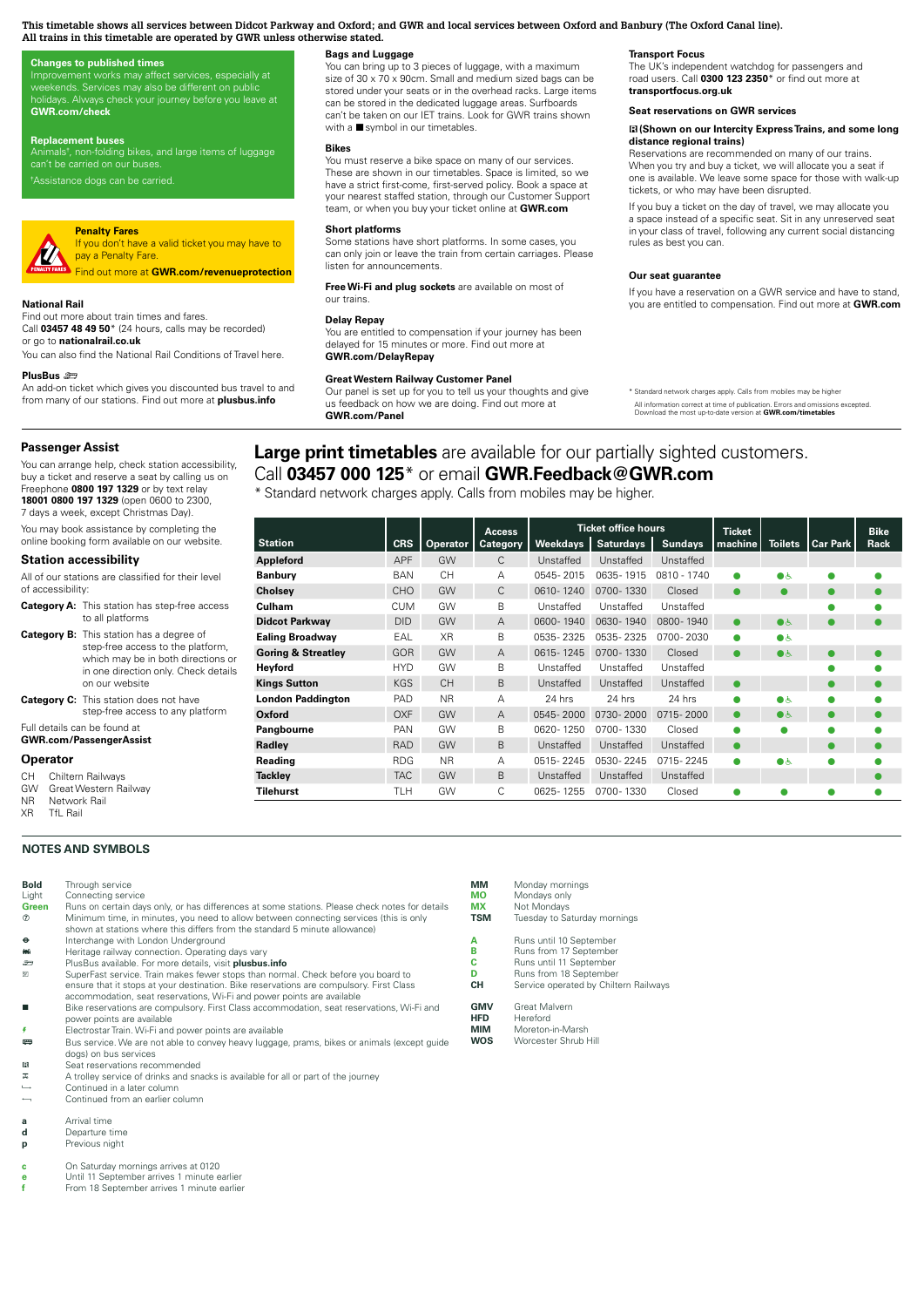#### **READING AND DIDCOT PARKWAY TO OXFORD AND BANBURY (THE OXFORD CANAL LINE)**

|                  | <b>Notes</b>                          | <b>MO</b>         |                | МX         | MX CH   | МO                   | <b>MO</b>    | <b>MX</b>          | <b>MX</b>    | <b>MX</b>          |                   |             |      |                   |             |              |                   |                    |                   |             |                    |              |                   |         |         |
|------------------|---------------------------------------|-------------------|----------------|------------|---------|----------------------|--------------|--------------------|--------------|--------------------|-------------------|-------------|------|-------------------|-------------|--------------|-------------------|--------------------|-------------------|-------------|--------------------|--------------|-------------------|---------|---------|
| <b>MONDAYSTO</b> | <b>Facilities</b>                     | 粤                 |                |            |         | ₩                    | <b>F</b>     | 4                  |              |                    |                   |             | – IR | s                 |             |              | ı                 |                    | ¥                 |             | x                  |              | ı                 | - IR    |         |
|                  | London Paddington $\Theta$<br>(f) d   |                   |                |            |         |                      | 2327p        | 2330 <sub>p</sub>  |              | 0032               |                   |             | 0505 | $\cdot$           |             |              | 0556              |                    | 0625              | $\cdot$     | 0656               |              | 0726              | 0820    |         |
|                  |                                       |                   |                |            |         |                      |              |                    |              |                    |                   |             |      |                   |             |              |                   |                    |                   |             |                    |              |                   |         |         |
|                  | Ealing Broadway $\bullet$<br>3 d      |                   |                |            |         |                      | 2335p        |                    |              |                    |                   |             |      | $\cdot$           | ٠           |              | 0604              |                    | 0634              | à.          | 0704               | ×            | 0734              |         |         |
|                  | $①$ d<br>Reading                      |                   |                |            |         |                      | 0024         | 0026               | ÷.           | 0115               |                   |             | 0539 | 0549              |             | 0624         | 0655              |                    | 0725              | ä,          | 0751               |              | 0826              | 0846    |         |
|                  | <b>Tilehurst</b><br>d                 |                   |                |            |         | ٠                    | 0028         | 0030               | ×.           |                    | $\cdot$           | ٠           |      | 0555              | ٠           | 0628         | 0659              | ٠                  | 0729              | ٠           | 0755               | ٠            | 0830              |         |         |
|                  | Pangbourne<br>d                       |                   |                |            |         |                      | 0032         | 0034               |              |                    |                   |             |      | 0559              |             | 0632         | 0703              |                    | 0733              | ٠           | 0759               | ×            | 0835              |         |         |
| <b>FRIDAYS</b>   | <b>Goring &amp; Streatley</b><br>d    |                   |                |            |         |                      | 0036         | 0038               |              |                    |                   |             |      | 0604              | ٠           | 0637         | 0707              | ٠                  | 0737              | ٠           | 0803               | $\cdot$      | 0839              |         |         |
|                  | Cholsey<br>d                          |                   |                |            |         |                      | 0040         | 0042               |              |                    |                   |             |      | 0608              |             | 0642         | 0711              |                    | 0741              |             | 0807               |              | 0844              |         |         |
|                  | Didcot Parkway = Mi<br>a              |                   |                |            |         |                      | 0048         | 0050               |              | 0132               |                   |             | 0552 | 0616              |             | 0649         | 0718              |                    | 0750              | ٠           | 0815               | $\cdot$      | 0852              | 0900    |         |
|                  | Didcot Parkway = Wi<br>d              | 2359 <sub>p</sub> | 0011           |            |         | 0045                 |              |                    | 0057         | 0133               | $\cdot$           | 0520        | 0553 | $\cdot$           | 0629        | 0651         | $\cdot$           | 0734               |                   | 0807        |                    | 0834         | $\cdot$           | 0905    | 0910    |
|                  | Appleford<br>$\epsilon$               |                   |                |            |         |                      |              | ×                  | 0101         | ×                  | $\cdot$           |             |      | $\cdot$           | ٠           | ٠            | ٠                 | 0738               | $\cdot$           | 0812        | $\cdot$            | 0838         | ٠                 |         |         |
|                  | Culham<br>d                           |                   |                |            |         |                      |              |                    | 0104         |                    |                   | 0525        |      |                   | 0634        |              |                   | 0741               |                   | 0814        |                    | $\cdot$      |                   |         |         |
|                  | Radley<br>d                           | 0014              | 0018           |            | ×       | 0110                 |              | ×                  | 0108         | ×.                 | $\cdot$           | 0529        | ٠    | $\cdot$           | 0638        | $\cdot$      | ٠                 | 0745               | $\cdot$           | 0818        | $\cdot$            | 0843         | $\epsilon$        |         | 0917    |
|                  | Oxford $\equiv$<br>a                  | 0029              | 0026           |            |         | 0125                 |              |                    | 0117         | 0146               |                   | 0537        | 0607 | $\cdot$           | 0646        | 0703         |                   | 0753               |                   | 0826        |                    | 0851         | ٠                 | 0918    | 0925    |
|                  | Oxford $\equiv$<br>d                  |                   |                |            | 0040    |                      |              |                    |              |                    | 0520              |             |      | $\cdot$           | 0647        |              | à.                | 0755               | $\cdot$           |             |                    |              | ×,                |         | 0926    |
|                  | <b>Tackley</b><br>d                   |                   |                |            | 0050    |                      |              |                    |              |                    | 0529              |             |      |                   | 0656        |              |                   | 0804               |                   |             |                    |              |                   |         | 0935    |
|                  | Heyford<br>d                          |                   |                |            | 0055    |                      |              |                    |              |                    | 0534              |             |      | ×                 | 0700        |              | ٠                 | 0808               | $\cdot$           | ٠           |                    |              | ٠                 |         | 0939    |
|                  | <b>Kings Sutton</b>                   | a                 |                |            | 0103    |                      |              |                    |              |                    | 0542              |             |      |                   | 0709        |              |                   | 0817               |                   |             |                    |              |                   |         | 0948    |
|                  | Banbury =                             | a                 | ×              |            | 0111    |                      |              |                    |              |                    | 0548              |             |      |                   | 0714        |              | ٠                 | 0823               | $\cdot$           |             |                    |              | ٠                 |         | 0953    |
|                  |                                       |                   |                |            |         |                      |              |                    |              |                    |                   |             |      |                   |             |              |                   |                    |                   |             |                    |              |                   |         |         |
|                  | <b>Facilities</b>                     | Ŧ                 |                |            | ÷       |                      | Ŧ            |                    | 4            |                    | Ŧ                 |             | Ŧ    |                   | Ŧ           |              | Ŧ                 |                    | ÷                 |             | s                  |              | Ŧ                 |         | ÷       |
|                  |                                       |                   |                |            |         |                      |              |                    |              |                    |                   |             |      |                   |             |              |                   |                    |                   |             |                    |              |                   |         |         |
|                  | London Paddington $\bullet$<br>15 d   | 0756              |                |            | 0822    |                      | 0857         |                    | 0927         |                    | 0957              |             | 1027 | $\cdot$           | 1057        |              | 1127              |                    | 1157              |             | 1227               |              | 1257              |         | 1327    |
|                  | $3$ d<br>Ealing Broadway $\bullet$    | 0804              | $\cdot$        |            | 0832    | $\ddot{\phantom{a}}$ | 0905         | $\cdot$            | 0935         | $\cdot$            | 1005              | $\cdot$     | 1035 | $\epsilon$        | 1105        | $\cdot$      | 1135              | $\cdot$            | 1205              | $\epsilon$  | 1235               | $\cdot$      | 1308              | $\cdot$ | 1336    |
|                  | $\circledcirc$ d<br>Reading =         | 0853              |                |            | 0923    | $\cdot$              | 0955         | $\cdot$            | 1023         |                    | 1053              | $\cdot$     | 1126 | $\cdot$           | 1153        |              | 1223              |                    | 1253              | $\cdot$     | 1323               |              | 1355              |         | 1425    |
|                  | <b>Tilehurst</b><br>$\epsilon$        | 0857              |                |            | 0927    | $\cdot$              | 0959         | $\cdot$            | 1028         | ٠                  | 1057              | $\cdot$     | 1130 | $\cdot$           | 1157        |              | 1227              |                    | 1257              | $\cdot$     | 1327               | ٠            | 1359              |         | 1430    |
|                  | Pangbourne                            | 0901              |                |            | 0931    |                      | 1003         |                    | 1032         |                    | 1101              |             | 1134 |                   | 1201        |              | 1232              |                    | 1301              | $\cdot$     | 1331               |              | 1403              |         | 1434    |
|                  | <b>Goring &amp; Streatley</b>         | 0905              | ٠              |            | 0935    | $\cdot$              | 1007         | $\cdot$            | 1036         | $\cdot$            | 1105              | ٠           | 1138 | $\cdot$           | 1205        | $\cdot$      | 1236              | $\cdot$            | 1305              | $\cdot$     | 1335               | $\cdot$      | 1407              | $\cdot$ | 1438    |
|                  | <b>Cholsey</b><br>d                   | 0909              |                |            | 0939    |                      | 1011         |                    | 1041         |                    | 1109              |             | 1142 | $\cdot$           | 1209        |              | 1241              |                    | 1309              | $\cdot$     | 1339               |              | 1411              |         | 1442    |
|                  | Didcot Parkway = Mi<br>a              | 0921              | $\cdot$        |            | 0949    | $\cdot$              | 1020         | $\cdot$            | 1052         | $\cdot$            | 1120              | $\cdot$     | 1151 | $\cdot$           | 1218        | $\cdot$      | 1250              | $\cdot$            | 1320              | $\cdot$     | 1349               | $\cdot$      | 1420              |         | 1451    |
|                  | Didcot Parkway = wi                   | d                 | 0938           |            | $\cdot$ | 1006                 |              | 1035               |              | 1104               |                   | 1136        |      | 1204              |             | 1234         |                   | 1304               |                   | 1336        |                    | 1404         |                   | 1436    |         |
|                  | Appleford<br>d                        | $\cdot$           | 0942           |            | $\cdot$ |                      | ٠            | $\cdot$            | $\cdot$      | 1108               | $\cdot$           |             |      | $\cdot$           |             | 1239         | $\epsilon$        |                    | $\cdot$           |             | $\cdot$            | 1408         | $\blacksquare$    |         | ٠       |
|                  | Culham<br>d                           |                   | ٠              |            |         | 1011                 |              |                    |              | 1111               |                   |             |      | 1209              |             |              |                   | 1309               |                   |             |                    | 1411         |                   |         |         |
|                  | Radley<br>d                           |                   | 0947           |            | $\cdot$ | 1015                 | ٠            |                    |              | 1115               | $\cdot$           |             |      | 1213              | ٠           |              | ٠                 | 1313               | $\cdot$           | ٠           |                    | 1415         | ٠                 |         |         |
|                  | Oxford $=$                            | a                 | 0955           |            |         | 1025                 |              | 1049               |              | 1124               |                   | 1148        |      | 1221              | ä,          | 1249         |                   | 1321               |                   | 1348        |                    | 1423         |                   | 1449    |         |
|                  | Oxford $=$                            | d                 | ٠              |            | ٠       | ٠                    | ٠            |                    | $\cdot$      | ٠                  | $\cdot$           | ٠           |      | 1224              | ٠           |              | ٠                 | ٠                  | $\cdot$           | ٠           |                    | 1424         | ٠                 |         |         |
|                  | <b>Tackley</b>                        |                   |                |            |         |                      |              |                    |              |                    |                   |             |      | 1233              |             |              |                   |                    |                   |             |                    | 1433         |                   |         |         |
|                  | Heyford<br>d                          | d                 |                |            |         |                      |              |                    |              |                    |                   |             |      | 1237              |             |              |                   |                    |                   |             |                    | 1437         | ٠                 |         |         |
|                  |                                       |                   |                |            |         |                      |              |                    |              |                    |                   |             |      | 1247              |             |              |                   |                    |                   |             |                    |              |                   |         |         |
|                  | <b>Kings Sutton</b><br>a<br>Banbury = | a                 |                |            |         |                      |              |                    |              |                    |                   |             |      | 1253              |             |              |                   |                    |                   |             |                    | 1446<br>1452 |                   |         |         |
|                  |                                       |                   |                |            |         |                      |              |                    |              |                    |                   |             |      |                   |             |              |                   |                    |                   |             |                    |              |                   |         |         |
|                  | <b>Facilities</b>                     |                   |                |            |         |                      |              |                    |              |                    | 4                 |             | ¥    |                   |             |              | 4                 |                    | ¥                 | 卵目          |                    | 4            |                   |         |         |
|                  | 15 d<br>London Paddington $\bullet$   |                   | 1357           |            |         | 1427                 |              |                    | 1457         |                    | 1527              | $\cdot$     | 1557 | $\cdot$           | 1650        |              | 1720              |                    | 1753              | 1828        |                    | 1820         |                   | 1850    |         |
|                  | Ealing Broadway $\Theta$<br>3 d       |                   | 1407           |            | $\cdot$ | 1435                 | ٠            |                    | 1505         | ٠                  | 1535              | ٠           |      | $\cdot$           | ٠           |              | ٠                 |                    | $\cdot$           | ٠           |                    | $\cdot$      | ٠                 |         |         |
|                  |                                       |                   |                |            |         |                      |              |                    |              |                    |                   |             |      |                   |             |              |                   |                    |                   |             |                    |              |                   |         |         |
|                  | Reading<br>$\circledcirc$ d           |                   | 1455           |            | $\cdot$ | 1523                 |              |                    | 1551         |                    | 1625              |             | 1650 | $\cdot$           | 1725        |              | 1758              |                    | 1832              |             |                    | 1857         | $\cdot$           | 1934    |         |
|                  | <b>Tilehurst</b><br>d                 |                   | 1459           |            | $\cdot$ | 1527                 | ٠            | $\cdot$            | 1555         | ٠                  | 1629              | ٠           | 1654 | $\cdot$           | 1729        |              | 1802              | $\cdot$            | 1836              | ٠           | ٠                  | 1901         | $\cdot$           | 1939    |         |
|                  | Pangbourne<br>d                       |                   | 1503           |            | $\cdot$ | 1531                 |              |                    | 1559         |                    | 1633              |             | 1659 |                   | 1734        |              | 1806              |                    | 1841              |             |                    | 1906         |                   | 1943    |         |
|                  | <b>Goring &amp; Streatley</b><br>d    |                   | 1508           |            | $\cdot$ | 1535                 | ٠            | $\cdot$            | 1603         | $\cdot$            | 1637              | ٠           | 1703 | $\epsilon$        | 1738        | $\cdot$      | 1810              |                    | 1845              | ٠           | ٠                  | 1911         | $\epsilon$        | 1948    | $\cdot$ |
|                  | Cholsey                               | d                 | 1512           |            | $\cdot$ | 1539                 |              |                    | 1608         |                    | 1641              |             | 1708 | $\cdot$           | 1743        |              | 1815              |                    | 1850              |             |                    | 1916         |                   | 1953    |         |
|                  | Didcot Parkway                        | a                 | 1521           |            | $\cdot$ | 1549                 | ٠            |                    | 1617         | $\cdot$            | 1650              | ٠           | 1717 | $\cdot$           | 1752        | $\cdot$      | 1823              | ٠                  | 1858              | ٠           |                    | 1923         | ٠                 | 2000    | $\cdot$ |
|                  | Didcot Parkway = Wi                   | 1504<br>d         | $\cdot$        |            | 1536    |                      | 1603         | 1620               | $\cdot$      | 1637               | $\cdot$           | 1703        |      | 1734              | $\cdot$     | 1800         | $\cdot$           | 1848               |                   |             | 1905               |              | 1937              |         | 2010    |
|                  | Appleford<br>d                        |                   | ٠              |            | ٠       | $\cdot$              | 1607         | $\cdot$            | ٠            | ٠                  | $\cdot$           | 1707        | ٠    | 1739              | ٠           | $\cdot$      | ٠                 |                    | $\cdot$           | ٠           |                    | ٠            | ٠                 |         | 2014    |
|                  | Culham<br>d                           | 1509              |                |            |         |                      | 1610         |                    |              |                    |                   | 1710        |      | 1741              |             | 1805         |                   |                    |                   |             |                    |              |                   |         | 2017    |
|                  | Radley<br>d                           | 1513              | ٠              |            | ٠       | ٠                    | 1614         | ٠                  | ٠            | 1644               | $\cdot$           | 1714        | ٠    | 1745              | ٠           | 1809         | $\cdot$           | 1856               | ٠                 | ٠           | 1912               | $\cdot$      | 1944              | $\cdot$ | 2021    |
|                  | Oxford $\equiv$<br>a                  | 1521              |                |            | 1548    |                      | 1622         | 1632               |              | 1652               |                   | 1722        |      | 1753              |             | 1817         |                   | 1903               |                   | 1913        | 1919               |              | 1952              |         | 2029    |
|                  | Oxford $\equiv$                       | d                 | ٠              |            | ٠       | $\cdot$              | 1624         | $\cdot$            |              | ٠                  | $\cdot$           | ٠           |      | 1755              |             |              | ٠                 | $\cdot$            | $\cdot$           | 1915        | 1922               | ٠            | $\cdot$           |         |         |
|                  | <b>Tackley</b><br>d                   |                   |                |            |         |                      | 1634         |                    |              |                    |                   |             |      | 1804              |             |              |                   |                    |                   |             | 1931               |              |                   |         |         |
|                  |                                       |                   |                |            | ٠       | $\cdot$              | 1638         |                    |              |                    |                   | ٠           |      | 1808              |             |              |                   | ٠                  |                   | ٠           | 1939               | ×            |                   |         |         |
|                  | Heyford                               |                   |                |            |         |                      |              |                    |              |                    |                   |             |      |                   |             |              |                   |                    |                   |             |                    |              |                   |         |         |
|                  | <b>Kings Suttor</b>                   |                   |                |            |         |                      | 1647         |                    |              |                    |                   |             |      | 1817              |             |              |                   |                    |                   |             | 1947               |              |                   |         |         |
|                  | Banbury =<br>a                        |                   |                |            |         |                      | 1652         |                    |              |                    |                   |             |      | 1823              |             |              |                   |                    |                   | 1932        | 1953               |              |                   |         |         |
|                  | <b>Train continues to</b>             |                   |                |            |         |                      |              |                    |              |                    |                   | <b>MIM</b>  |      |                   |             |              |                   |                    |                   |             |                    |              |                   |         |         |
|                  |                                       |                   |                |            |         |                      |              |                    |              |                    |                   |             |      |                   |             |              |                   |                    |                   |             |                    |              |                   |         |         |
|                  |                                       |                   |                |            |         |                      |              |                    |              |                    |                   |             |      |                   |             |              |                   |                    |                   | <b>TSM</b>  |                    |              |                   |         |         |
|                  | <b>Notes</b>                          |                   |                |            |         |                      |              |                    |              |                    |                   |             |      |                   |             |              |                   |                    | <b>TSM</b>        | CH          |                    | <b>TSM</b>   | <b>TSM</b>        |         |         |
|                  | <b>Facilities</b>                     | Ŧ.                |                |            | ÷       |                      | $\sqrt{2}$   |                    | Ŧ.           |                    | ÷                 |             |      | Ŧ.                | ÷           |              |                   | Ŧ                  |                   |             | Ŧ                  |              |                   |         |         |
|                  | London Paddington $\bullet$           | 1920              | $\cdot$        |            | 1925    | $\cdot$              | 1954         | $\cdot$            | 2025         |                    | 2055              | $\cdot$     |      | 2125              | 2157        |              |                   |                    |                   | $\cdot$     | 2330               | $\cdot$      | 0032              |         |         |
|                  | 15 d                                  | $\cdot$           | ٠              |            |         | $\sim$               |              | $\cdot$            |              | $\cdot$            |                   | ٠           |      |                   |             | $\cdot$      | ٠                 | $\cdot$            | $\cdot$           | ٠           | $\cdot$            | ٠            | $\sim$            |         |         |
|                  | @d<br>Ealing Broadway $\bullet$       |                   |                |            | 1933    |                      | 2003         |                    | 2033         |                    | 2103              |             |      | 2133              | 2205        |              |                   |                    |                   |             |                    |              |                   |         |         |
|                  | Reading $\equiv$<br>$\circledcirc$ d  | 1957              | $\blacksquare$ |            | 2023    | $\epsilon$           | 2051         | $\cdot$            | 2123         | $\cdot$            | 2149              | $\cdot$     |      | 2218              | 2246        | $\cdot$      | $\cdot$           | 2332               | $\cdot$           | $\cdot$     | 0026               | $\cdot$      | 0115              |         |         |
|                  | <b>Tilehurst</b><br>d                 | 2001              | $\epsilon$     |            | 2027    | $\bullet$            | 2056         | $\cdot$            | 2127         | $\cdot$            | 2153              | $\epsilon$  | ٠    | 2222              | 2250        | $\sim$       | $\epsilon$        | 2336               | $\cdot$           | ٠           | 0030               | $\cdot$      | ٠                 |         |         |
|                  | Pangbourne<br>d                       | 2006              |                |            | 2031    |                      | 2100         |                    | 2131         |                    | 2157              | $\cdot$     |      | 2226              | 2254        |              |                   | 2340               |                   |             | 0034               |              |                   |         |         |
|                  | <b>Goring &amp; Streatley</b><br>d    | 2010              | ٠              |            | 2036    | $\cdot$              | 2105         | $\cdot$            | 2135         | $\cdot$            | 2201              | ٠           |      | 2231              | 2258        | $\cdot$      | ٠                 | 2344               | $\cdot$           | $\cdot$     | 0038               | $\cdot$      |                   |         |         |
|                  | Cholsey<br>d                          | 2015              |                |            | 2040    |                      | 2109         | $\cdot$            | 2139         |                    | 2205              |             |      | 2236              | 2303        |              |                   | 2349               |                   |             | 0042               |              | $\sim$            |         |         |
|                  | Didcot Parkway and<br>a               | 2023              | ٠              |            | 2050    | $\cdot$              | 2118         | $\cdot$            | 2148         | $\cdot$            | 2214              | ٠           | ٠    | 2245              | 2312        | $\cdot$      | ٠                 | 2356               | $\cdot$           | ٠           | 0050               | $\cdot$      | 0132              |         |         |
|                  | Didcot Parkway = Wi<br>d              |                   | 2037           |            | $\cdot$ | 2106                 |              | 2135               | $\cdot$      | 2205               | $\cdot$           | 2241        |      | $\cdot$           |             | 2318         | 2345              | $\cdot$            | 0011              | $\cdot$     |                    | 0057         | 0133              |         |         |
|                  | Appleford<br>Culham                   | d<br>$\cdot$<br>d | $\cdot$        | $\epsilon$ | $\cdot$ | $\cdot$<br>$\cdot$   | ٠<br>$\cdot$ | $\cdot$<br>$\cdot$ | ٠<br>$\cdot$ | $\cdot$<br>$\cdot$ | $\cdot$<br>$\sim$ | ٠<br>$\sim$ |      | $\cdot$<br>$\sim$ | ٠<br>$\sim$ | 2322<br>2325 | $\cdot$<br>$\sim$ | $\cdot$<br>$\cdot$ | $\cdot$<br>$\sim$ | ٠<br>$\sim$ | $\cdot$<br>$\cdot$ | 0101<br>0104 | $\cdot$<br>$\sim$ |         |         |

**Radley** d **· 2044 · 2114 · 2142 · 2212 · 2248 · · · 2329 · · 0018 · · 0108 ·**

| Oxford £            |  | 2054 | 2124 | 2151 | 2222 | 2258 |      |  | 2337 | 2359 | 0026 |      | 011 | 0146 |
|---------------------|--|------|------|------|------|------|------|--|------|------|------|------|-----|------|
| Oxford $=$          |  | 2055 |      | 2152 |      |      | 2305 |  |      |      |      | 0040 |     |      |
| <b>Tackley</b>      |  | 2104 |      | 2201 |      |      | 2315 |  |      |      |      | 0050 |     |      |
| Heyford             |  | 2109 |      | 2205 |      |      | 2320 |  |      |      |      | 0055 |     |      |
| <b>Kings Sutton</b> |  | 2118 |      | 2214 |      |      | 2328 |  |      |      |      | 0103 |     |      |
| Banburv 2           |  | 2124 |      | 2220 |      |      | 2335 |  |      |      |      | 0111 |     |      |
|                     |  |      |      |      |      |      |      |  |      |      |      |      |     |      |

#### **Travelling from London?**

Fast connecting services operate from London Paddington to Reading, Didcot Parkway and Oxford. Check your journey at **GWR.com**

#### **Travelling from Reading or Oxford to Banbury?**

Crosscountry also run regular services on this route. Refer to their publicity for details.

#### **Changes to our timetables**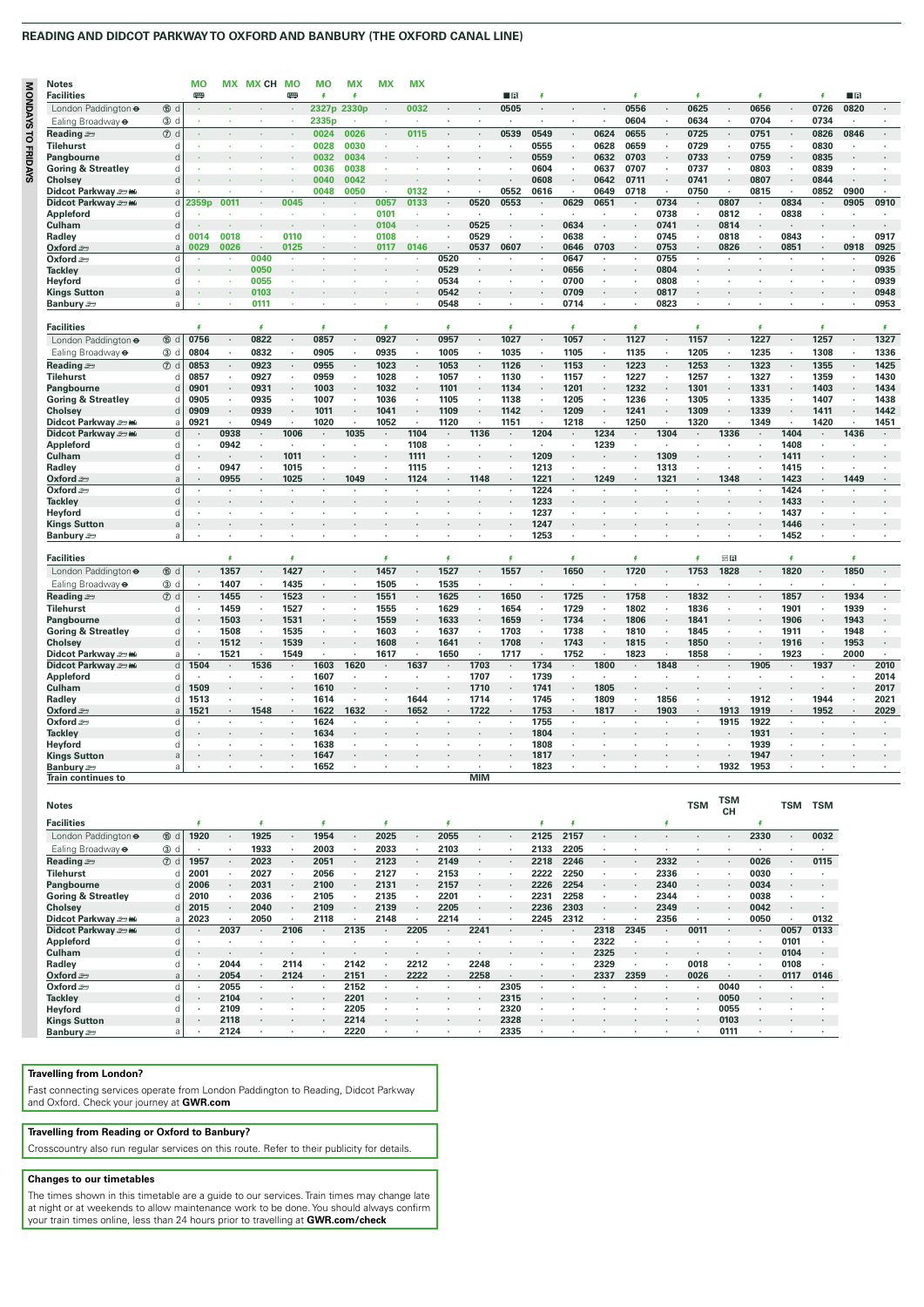#### **READING AND DIDCOT PARKWAY TO OXFORD AND BANBURY (THE OXFORD CANAL LINE)**

| <b>Notes</b>                  |                   |                      | CH                   |                 |           |                          |                      |                        |                      |                             |                  |                              |                      |                          |           |                 |                                 |                      |                |                          |                      |         |              |                        |
|-------------------------------|-------------------|----------------------|----------------------|-----------------|-----------|--------------------------|----------------------|------------------------|----------------------|-----------------------------|------------------|------------------------------|----------------------|--------------------------|-----------|-----------------|---------------------------------|----------------------|----------------|--------------------------|----------------------|---------|--------------|------------------------|
| <b>Facilities</b>             |                   |                      |                      |                 |           |                          | - IR                 |                        | 4                    | ∎⊞ऊ                         |                  | ¥                            |                      | - IR                     | ¥         |                 | ¥                               |                      | ¥              |                          | ¥                    |         | 4            |                        |
| London Paddington $\Theta$    | (6) d             |                      | $\ddot{\phantom{a}}$ | 2330p           |           | 0032                     | 0520                 |                        |                      | 0550                        |                  | 0524                         |                      | 0620                     | 0600      |                 | 0631                            |                      | 0657           |                          | 0726                 |         | 0757         |                        |
| Ealing Broadway $\bullet$     | 3 d               |                      | ٠                    |                 |           |                          |                      |                        |                      |                             |                  | 0532                         | $\lambda$            | $\overline{\phantom{a}}$ | 0608      | ٠               | 0639                            |                      | 0705           | ٠                        | 0734                 |         | 0809         |                        |
| Reading $\equiv$              | 7 d               | $\ddot{\phantom{0}}$ |                      | 0026            | ÷,        | 0115                     | 0550                 |                        | 0555                 | 0619                        |                  | 0619                         | ÷,                   | 0649                     | 0653      |                 | 0726                            |                      | 0753           |                          | 0823                 | $\cdot$ | 0852         |                        |
| <b>Tilehurst</b>              | d                 |                      |                      | 0030            |           |                          |                      |                        | 0558                 | ä,                          |                  | 0622                         | $\cdot$              |                          | 0657      | $\cdot$         | 0730                            |                      | 0757           |                          | 0827                 |         | 0856         |                        |
| Pangbourne                    | d                 |                      |                      | 0034            |           |                          |                      |                        | 0602                 | $\cdot$                     |                  | 0626                         |                      |                          | 0701      |                 | 0734                            |                      | 0801           |                          | 0831                 |         | 0900         |                        |
| <b>Goring &amp; Streatley</b> | d                 |                      | $\cdot$              | 0038            | $\cdot$   |                          | $\cdot$              |                        | 0606                 | ×,                          | $\cdot$          | 0630                         | $\cdot$              | $\cdot$                  | 0705      | ٠               | 0739                            | $\cdot$              | 0805           | ٠                        | 0835                 | ٠       | 0904         | $\cdot$                |
| <b>Cholsey</b>                | d                 |                      |                      | 0042            |           |                          |                      |                        | 0611                 |                             |                  | 0635                         |                      |                          | 0709      |                 | 0743                            |                      | 0809           |                          | 0839                 |         | 0909         |                        |
| Didcot Parkway = wi           | a                 |                      | $\cdot$              | 0050            | $\cdot$   | 0132                     | 0603                 | $\ddot{\phantom{a}}$   | 0621                 | 0633                        |                  | 0646                         | $\cdot$              | 0703                     | 0718      | $\cdot$         | 0752                            | $\cdot$              | 0818           | $\cdot$                  | 0848                 | $\cdot$ | 0918         | $\cdot$                |
| Didcot Parkway = wi           | d                 | 0011                 |                      |                 | 0057      | 0133                     | 0604                 | 0609                   |                      | 0634                        | 0639             |                              | 0702                 | 0708                     |           | 0734            |                                 | 0807                 |                | 0834                     |                      | 0907    |              | 0934                   |
| Appleford                     | d                 |                      |                      |                 | 0101      |                          |                      |                        |                      | ä,                          | 0643             | J.                           |                      |                          |           |                 |                                 |                      |                |                          | ä,                   | 0911    |              |                        |
| Culham                        | d                 |                      |                      |                 | 0104      |                          |                      |                        |                      |                             | 0645             |                              |                      |                          |           |                 |                                 | 0812                 |                |                          |                      |         |              |                        |
| Radley                        | d                 | 0018                 | $\cdot$              | $\cdot$         | 0108      |                          |                      | $\overline{a}$         |                      | $\mathbf{r}$                | 0649             | $\cdot$                      | 0709                 | ÷.                       |           |                 | J.                              | 0816                 | $\mathbf{r}$   | $\overline{\phantom{a}}$ | $\cdot$              | 0916    | J.           |                        |
| Oxford $=$                    | a                 | 0026                 |                      | ÷               | 0117      | 0146                     | 0620                 | 0622                   |                      | 0647                        | 0658             |                              | 0717                 | 0722                     |           | 0748            |                                 | 0824                 |                | 0848                     |                      | 0924    |              | 0948                   |
| Oxford $\equiv$               | d                 |                      | 0040                 | ٠               |           |                          |                      | 0624                   |                      |                             |                  |                              |                      |                          |           |                 |                                 | 0825                 | $\mathbf{r}$   |                          |                      |         |              |                        |
| <b>Tackley</b>                | d                 |                      | 0050                 |                 |           |                          |                      | 0632                   |                      |                             |                  |                              |                      |                          |           |                 |                                 | 0833                 |                |                          |                      |         |              |                        |
| Heyford                       | d                 |                      | 0055                 |                 |           |                          |                      | 0637                   |                      |                             |                  |                              |                      |                          |           |                 |                                 | 0838                 |                |                          |                      |         |              |                        |
| <b>Kings Sutton</b>           | a                 |                      | 0103                 |                 |           |                          |                      | 0645                   |                      |                             |                  |                              |                      |                          |           |                 |                                 | 0846                 |                |                          |                      |         |              |                        |
| <b>Banbury</b>                | a                 | $\cdot$              | 0111                 |                 |           |                          |                      | 0651                   |                      |                             |                  |                              |                      |                          |           |                 |                                 | 0853                 |                |                          |                      |         |              |                        |
| <b>Train continues to</b>     |                   |                      |                      |                 |           |                          |                      |                        |                      | <b>GMV</b>                  |                  |                              |                      |                          |           |                 |                                 |                      |                |                          |                      |         |              |                        |
|                               |                   |                      |                      |                 |           |                          |                      |                        |                      |                             |                  |                              |                      |                          |           |                 |                                 |                      |                |                          |                      |         |              |                        |
| <b>Facilities</b>             |                   |                      |                      | ţ               |           | \$                       |                      | ¥                      |                      | ¢                           |                  | x                            |                      | ţ                        |           | ¢               |                                 | 4                    |                | ¢                        |                      | t.      |              | ×                      |
| London Paddington $\Theta$    | (f) d             | 0827                 |                      | 0857            |           | 0927                     | $\cdot$              | 0957                   |                      | 1027                        |                  | 1057                         |                      | 1127                     |           | 1157            |                                 | 1227                 |                | 1257                     |                      | 1327    |              | 1357                   |
| Ealing Broadway $\bullet$     | 3 d               | 0835                 | $\sim$               | 0905            | $\lambda$ | 0935                     | $\cdot$              | 1005                   | $\cdot$              | 1035                        | $\lambda$        | 1105                         | $\cdot$              | 1135                     | $\lambda$ | 1205            | ÷.                              | 1235                 | $\overline{a}$ | 1305                     | $\overline{a}$       | 1335    |              | 1405                   |
|                               |                   |                      |                      |                 |           |                          |                      |                        |                      |                             |                  |                              |                      |                          |           |                 |                                 |                      |                |                          |                      |         |              |                        |
| Reading $\equiv$              | 7 d               | 0924                 | $\cdot$              | 0953            | $\cdot$   | 1023                     | $\cdot$              | 1052                   | $\cdot$              | 1123                        | $\cdot$          | 1154                         | $\cdot$              | 1223                     |           | 1253            | $\centering \label{eq:reduced}$ | 1323                 | $\cdot$        | 1355                     | $\cdot$              | 1424    |              | 1453                   |
| <b>Tilehurst</b>              | d                 | 0928                 | $\epsilon$           | 0957            | $\cdot$   | 1027                     |                      | 1056                   | $\cdot$              | 1127                        | ٠                | 1158                         | ä,                   | 1227                     | $\cdot$   | 1257            | ٠                               | 1327                 | ٠              | 1359                     | $\cdot$              | 1428    | ٠            | 1457                   |
| Pangbourne                    | d                 | 0932                 | $\cdot$              | 1001            |           | 1031                     | $\cdot$              | 1100                   |                      | 1131                        |                  | 1202                         | $\cdot$              | 1231                     |           | 1301            |                                 | 1331                 |                | 1403                     |                      | 1432    |              | 1501                   |
| <b>Goring &amp; Streatley</b> | d                 | 0936                 | $\cdot$              | 1006            |           | 1035                     |                      | 1104                   | $\ddot{\phantom{a}}$ | 1135                        | ×,               | 1206                         | $\cdot$              | 1235                     |           | 1305            |                                 | 1335                 | ٠              | 1407                     | ä,                   | 1436    |              | 1505                   |
| <b>Cholsev</b>                | $\sigma$          | 0941                 |                      | 1010            |           | 1039                     |                      | 1108                   |                      | 1139                        |                  | 1210                         |                      | 1239                     |           | 1309            |                                 | 1339                 |                | 1412                     |                      | 1440    |              | 1509                   |
| Didcot Parkway = Mi           | a                 | 0951                 | $\cdot$<br>1007      | 1020<br>$\cdot$ |           | 1048<br>$\cdot$          | 1106                 | 1116<br>$\blacksquare$ | 1134                 | 1148<br>$\cdot$             | 1206             | 1221<br>$\ddot{\phantom{a}}$ | 1234                 | 1248<br>$\cdot$          | 1306      | 1318<br>$\cdot$ |                                 | 1348<br>$\cdot$      | 1406           | 1421<br>$\cdot$          | 1434                 | 1449    |              | 1518<br>$\blacksquare$ |
| Didcot Parkway string         | d<br>$\mathsf{d}$ | $\cdot$              |                      | $\epsilon$      | 1034      | $\cdot$                  | 1110                 | $\ddot{\phantom{a}}$   |                      | $\cdot$                     |                  | $\cdot$                      |                      |                          | 1310      | $\cdot$         | 1334                            |                      |                | $\cdot$                  |                      |         | 1506<br>1510 | ×.                     |
| Appleford<br>Culham           |                   |                      | $\cdot$<br>1012      |                 |           |                          | $\cdot$              |                        |                      |                             | 1211             |                              |                      |                          |           |                 |                                 |                      | 1411           |                          |                      |         | $\cdot$      |                        |
| Radley                        | d<br>d            |                      | 1016                 | ï               |           |                          | 1115                 |                        |                      | ä,                          | 1215             |                              |                      |                          | 1315      |                 |                                 |                      | 1415           |                          |                      |         | 1515         |                        |
| Oxford $=$                    | $\overline{a}$    |                      | 1024                 |                 | 1048      |                          | 1123                 |                        | 1148                 |                             | 1223             |                              | 1248                 |                          | 1323      |                 | 1348                            |                      | 1423           |                          | 1448                 |         | 1523         |                        |
| Oxford $=$                    | d                 | $\cdot$              | 1025                 |                 |           | $\cdot$                  | ٠                    | $\cdot$                |                      | $\cdot$                     | 1224             | $\cdot$                      | $\cdot$              | $\ddot{\phantom{a}}$     |           | ٠               | ٠                               |                      | 1424           | $\cdot$                  | $\cdot$              |         | ٠            | ٠                      |
| <b>Tackley</b>                | d                 |                      | 1033                 |                 |           |                          |                      |                        |                      |                             | 1232             |                              |                      |                          |           |                 |                                 |                      | 1432           |                          |                      |         |              |                        |
| Heyford                       | d                 | $\cdot$              | 1038                 | $\cdot$         |           |                          |                      |                        |                      |                             | 1237             |                              |                      |                          |           |                 |                                 |                      | 1437           |                          |                      |         |              |                        |
| <b>Kings Sutton</b>           | a                 |                      | 1046                 |                 |           |                          |                      |                        |                      |                             | 1245             |                              |                      |                          |           |                 |                                 |                      | 1445           |                          |                      |         |              |                        |
| Banbury 2                     | a                 |                      | 1052                 |                 |           |                          |                      |                        |                      |                             | 1251             |                              |                      |                          |           |                 |                                 |                      | 1451           |                          |                      |         |              |                        |
|                               |                   |                      |                      |                 |           |                          |                      |                        |                      |                             |                  |                              |                      |                          |           |                 |                                 |                      |                |                          |                      |         |              |                        |
| <b>Facilities</b>             |                   |                      | Ŧ                    |                 | Ŧ         |                          | ¥                    |                        | ÷                    |                             | Ŧ                |                              | Ŧ                    |                          | ¥         |                 | ł                               |                      | Ŧ              |                          | Ŧ                    |         | ł            |                        |
| London Paddington $\bullet$   | (6) d             |                      | 1427                 | $\cdot$         | 1457      |                          | 1527                 |                        | 1557                 | ä,                          | 1627             |                              | 1657                 |                          | 1727      |                 | 1757                            |                      | 1827           |                          | 1857                 |         | 1927         |                        |
|                               |                   | $\cdot$              | 1435                 | $\epsilon$      |           | $\cdot$                  |                      | $\cdot$                | 1605                 | $\epsilon$                  |                  |                              | 1705                 | $\cdot$                  | 1735      | $\cdot$         | 1805                            |                      | 1835           | $\cdot$                  | 1905                 | $\cdot$ | 1935         |                        |
| Ealing Broadway $\Theta$      | 3 d               |                      |                      |                 | 1505      |                          | 1535                 |                        |                      |                             | 1635             |                              |                      |                          |           |                 |                                 |                      |                |                          |                      |         |              |                        |
| Reading                       | $\circledcirc$ d  | $\ddot{\phantom{a}}$ | 1524                 | Ŷ.              | 1553      | $\ddot{\phantom{a}}$     | 1623                 | $\ddot{\phantom{0}}$   | 1653                 | $\mathcal{L}^{\mathcal{L}}$ | 1723             | $\ddot{\phantom{a}}$         | 1755                 | $\ddot{\phantom{a}}$     | 1823      | $\mathcal{L}$   | 1853                            |                      | 1923           | $\ddot{\phantom{0}}$     | 1955                 | ÷.      | 2023         |                        |
| <b>Tilehurst</b>              | d                 |                      | 1528                 |                 | 1557      | ٠                        | 1627                 | ٠                      | 1657                 | ×,                          | 1727             | $\cdot$                      | 1759                 |                          | 1827      | $\cdot$         | 1857                            | $\cdot$              | 1927           |                          | 1959                 | ٠       | 2027         | ٠                      |
| Pangbourne                    | d                 |                      | 1532                 |                 | 1601      |                          | 1631                 |                        | 1701                 |                             | 1731             |                              | 1803                 |                          | 1831      |                 | 1901                            |                      | 1931           |                          | 2003                 |         | 2031         |                        |
| <b>Goring &amp; Streatley</b> | d                 | $\cdot$              | 1536                 | $\cdot$         | 1605      | ٠                        | 1635                 | $\cdot$                | 1705                 | $\cdot$                     | 1735             | $\cdot$                      | 1807                 |                          | 1835      | $\cdot$         | 1905                            | $\cdot$              | 1935           |                          | 2007                 | ٠       | 2035         | $\cdot$                |
| Cholsey                       | d                 |                      | 1540                 |                 | 1609      |                          | 1639                 |                        | 1709                 |                             | 1739             |                              | 1812                 |                          | 1839      |                 | 1909                            |                      | 1939           |                          | 2011                 |         | 2039         |                        |
| Didcot Parkway = Mi           | a                 |                      | 1549                 | $\epsilon$      | 1619      | $\overline{\phantom{a}}$ | 1648                 | $\ddot{\phantom{a}}$   | 1718                 | $\mathbf{r}$                | 1748             | $\mathbf{r}$                 | 1821                 |                          | 1848      | $\cdot$         | 1918                            | $\overline{a}$       | 1948           | $\lambda$                | 2020                 |         | 2048         | $\sim$                 |
| Didcot Parkway saw            | d                 | 1534                 |                      | 1606            |           | 1634                     |                      | 1706                   |                      | 1734                        |                  | 1807                         |                      | 1834                     |           | 1906            |                                 | 1934                 |                | 2006                     |                      | 2034    |              | 2104                   |
| Appleford                     | d                 |                      | ٠                    | ٠               | ٠         |                          | ٠                    | 1710                   | $\cdot$              |                             | ٠                | $\cdot$                      | ٠                    |                          |           | 1910            | ٠                               |                      | ٠              | ٠                        | ٠                    |         | ٠            | 2108                   |
| Culham                        | d                 |                      |                      | 1611            |           |                          |                      | $\cdot$                |                      |                             |                  | 1813                         |                      |                          |           |                 |                                 |                      |                | 2011                     |                      |         |              | 2110                   |
| Radley                        | d                 |                      | ٠                    | 1615            |           |                          | $\ddot{\phantom{a}}$ | 1715                   |                      |                             | ï                | 1817                         | $\cdot$              |                          |           | 1915            |                                 | $\ddot{\phantom{a}}$ |                | 2015                     | ä,                   |         |              | 2114                   |
| Oxford $\equiv$               | $\rm{a}$          | 1548                 | $\ddot{\phantom{a}}$ | 1623            |           | 1648                     | $\ddot{\phantom{a}}$ | 1723                   |                      | 1748                        |                  | 1825                         | $\ddot{\phantom{a}}$ | 1848                     |           | 1923            |                                 | 1948                 |                | 2024                     | $\ddot{\phantom{a}}$ | 2048    |              | 2123                   |
| Oxford $\equiv$               | d                 |                      | $\cdot$              | 1624            |           |                          | ÷,                   |                        |                      |                             | l,               | 1826                         | $\ddot{\phantom{a}}$ |                          |           |                 | l,                              | 1950                 | $\cdot$        |                          | ï                    |         | l,           | 2124                   |
| <b>Tackley</b>                | d                 |                      |                      | 1632            |           |                          |                      |                        |                      |                             |                  | 1834                         |                      |                          |           |                 |                                 | 1958                 |                |                          |                      |         |              | 2132                   |
| Heyford                       | $\mathsf{d}$      | ٠                    | $\cdot$              | 1637            | $\cdot$   |                          |                      |                        |                      |                             |                  | 1839                         | $\cdot$              |                          |           |                 |                                 | 2003                 |                |                          |                      |         |              | 2137                   |
| <b>Kings Sutton</b>           | a                 |                      |                      | 1645            |           |                          |                      |                        |                      |                             |                  | 1847                         |                      |                          |           |                 |                                 | 2011                 |                |                          |                      |         |              | 2145                   |
| Banbury 2                     | a                 |                      |                      | 1651            |           |                          |                      |                        |                      |                             | ï                | 1853                         | ä,                   |                          |           |                 |                                 | 2018                 |                |                          |                      |         |              | 2152                   |
|                               |                   |                      |                      |                 |           |                          |                      |                        |                      |                             |                  |                              |                      |                          |           |                 |                                 |                      |                |                          |                      |         |              |                        |
| <b>Notes</b>                  |                   |                      |                      |                 |           |                          |                      | A                      | B                    |                             | A                |                              | Α                    | Α                        |           | Α               |                                 |                      |                |                          |                      |         |              |                        |
| <b>Facilities</b>             |                   |                      |                      |                 |           | - R                      | ∎⊪क                  |                        |                      | ł                           | $\blacksquare$ R |                              |                      | $\blacksquare$           |           | $\Box$ R        |                                 |                      |                |                          |                      |         |              |                        |
| London Paddington $\Theta$    | 15 d              | 1957                 |                      | 2027            |           | 2119                     | 2150                 |                        |                      | 2127                        | 2218             | 2157                         |                      | 2250                     | 2258      | 2333            |                                 |                      |                |                          |                      |         |              |                        |
| Ealing Broadway $\bullet$     | 3 d               | 2005                 | $\cdot$              | 2035            |           |                          |                      |                        |                      | 2135                        |                  | 2205                         |                      |                          | 2306      |                 |                                 |                      |                |                          |                      |         |              |                        |
| Reading                       | $\circledcirc$ d  | 2053                 | $\cdot$              | 2121            | $\cdot$   | 2153                     | 2219                 |                        |                      | 2230                        | 2251             | 2300                         |                      | 2332                     | 2348      | 0012            |                                 |                      |                |                          |                      |         |              |                        |
|                               |                   |                      |                      |                 |           |                          |                      |                        |                      |                             |                  |                              |                      |                          |           |                 |                                 |                      |                |                          |                      |         |              |                        |

| Laming Divadivale             | ື<br>u           | ້         |         | ້              |           |                          |            |      |      | .         |      | ້       |                |      | ້         |      |
|-------------------------------|------------------|-----------|---------|----------------|-----------|--------------------------|------------|------|------|-----------|------|---------|----------------|------|-----------|------|
| Reading search                | $\circledcirc$ d | 2053      |         | 2121           |           | 2153                     | 2219       |      | ٠    | 2230      | 2251 | 2300    |                | 2332 | 2348      | 0012 |
| Tilehurst                     | d                | 2057      |         | 2125           |           | ٠                        | ٠          |      | ٠.   | 2234      |      | 2304    |                |      | 2352      |      |
| Pangbourne                    | d                | 2101      |         | 2129           | $\cdot$   | $\bullet$                | ٠          |      | ٠    | 2238      |      | 2309    |                |      | 2356      |      |
| <b>Goring &amp; Streatley</b> | d                | 2105      |         | 2133           |           | ٠                        | ٠          |      | ٠    | 2242      | ٠    | 2313    |                |      | 2359      |      |
| <b>Cholsey</b>                | d                | 2109      |         | 2137           |           |                          |            |      | ٠    | 2246      |      | 2318    |                |      | 0004      |      |
| Didcot Parkway sow            | a                | 2118      | ٠       | 2147           | ٠         | 2208                     | 2233       | ٠    | ٠    | 2255      | 2304 | 2327    | $\blacksquare$ | 2347 | 0013      | 0026 |
| Didcot Parkway = mi           | d                |           | 2134    |                | 2202      | 2209                     | 2234       | 2240 | 2240 | $\cdot$   | 2305 | $\cdot$ | 2342           | 2352 | ٠         | 0028 |
| Appleford                     | d                | ٠         |         |                |           |                          | ٠          |      | 2244 |           |      | $\cdot$ | 2346           |      | ٠         |      |
| Culham                        | d                | $\bullet$ | ٠       | ٠              |           | $\bullet$                | ٠          |      | 2246 | $\bullet$ |      | $\cdot$ | 2348           |      | $\bullet$ |      |
| Radley                        | d                | ٠         | 2141    | $\blacksquare$ | 2209      | $\overline{\phantom{a}}$ | ٠          | 2247 | 2250 | $\cdot$   |      | ٠       | 2352           |      | ٠         |      |
| Oxford $\equiv$               | a                | ٠         | 2150    | ٠              | 2218      | 2223                     | 2248       | 2255 | 2300 | $\bullet$ | 2318 | $\cdot$ | 0002           | 0008 | ٠         | 0042 |
| Oxford $\equiv$               | d                | ٠         |         |                |           |                          |            |      |      |           |      |         |                |      |           |      |
| <b>Tackley</b>                | d                | $\bullet$ | ٠       |                |           | $\bullet$                | ٠          |      | ٠    | $\bullet$ |      |         |                |      | $\cdot$   | ٠    |
| Heyford                       | d                | ٠         |         |                |           |                          |            |      |      |           |      |         |                |      | ٠         |      |
| <b>Kings Sutton</b>           | a                | ٠         | $\cdot$ |                | $\cdot$   | $\cdot$                  | ٠          |      | ٠    | $\cdot$   |      |         |                |      | $\cdot$   |      |
| Banbury 2                     | a                | ٠         | ٠       | ٠              | $\bullet$ | $\cdot$                  | ٠          |      | ٠    |           | ٠    |         | ٠              | ٠    | ٠         | ٠    |
| <b>Train continues to</b>     |                  |           |         |                |           |                          | <b>WOS</b> |      |      |           |      |         |                |      |           |      |

#### **Travelling from London?**

Fast connecting services operate from London Paddington to Reading, Didcot Parkway and Oxford. Check your journey at **GWR.com**

#### **Travelling from Reading or Oxford to Banbury?**

Crosscountry also run regular services on this route. Refer to their publicity for details.

#### **Changes to our timetables**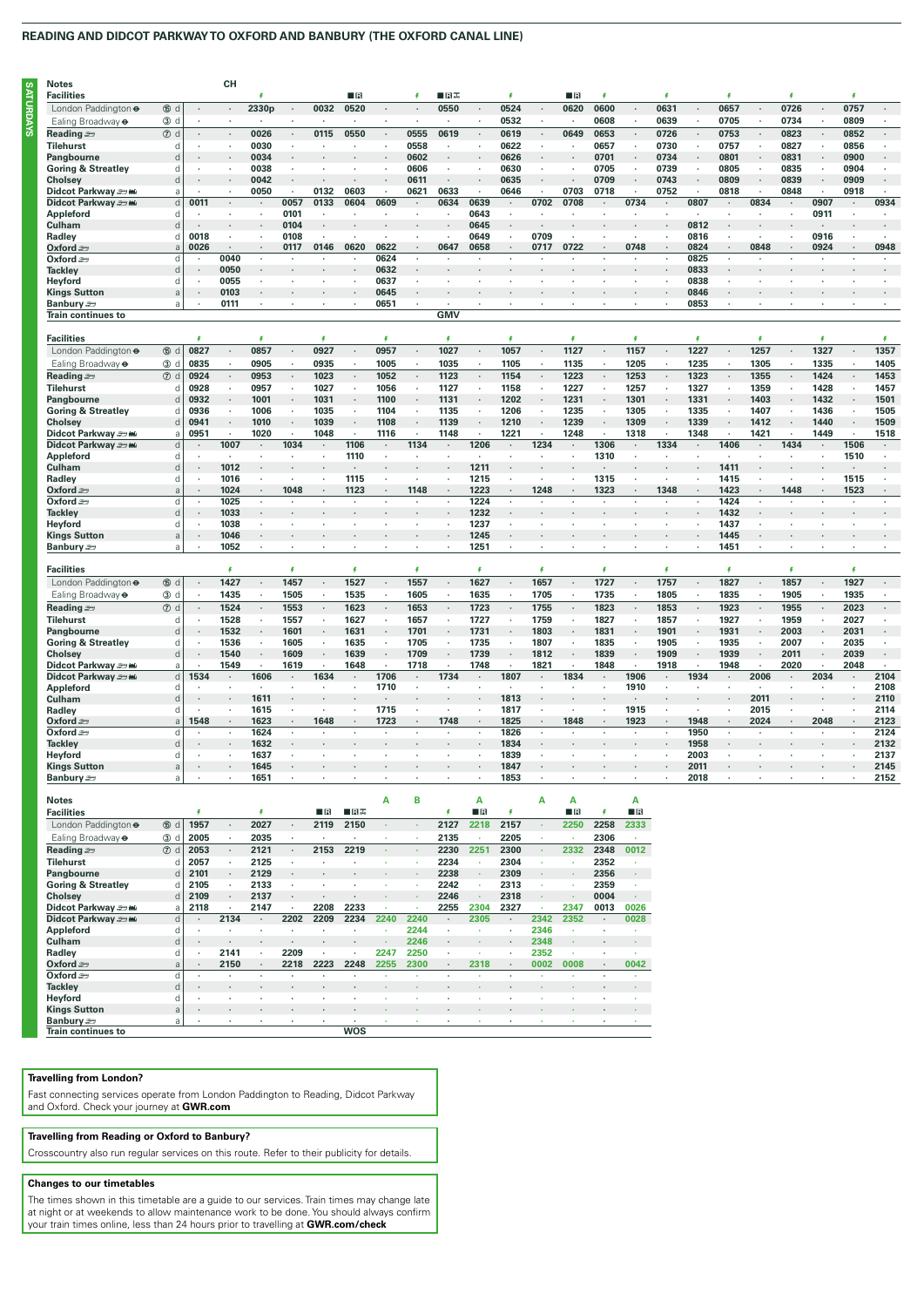#### **READING AND DIDCOT PARKWAY TO OXFORD AND BANBURY (THE OXFORD CANAL LINE)**

| <b>Facilities</b>             |                 | C                 | C          | C                        |            |            |         |         |            |         |         |            |         |                |            |      |         |            | C       |                      |               |            |                          |         |
|-------------------------------|-----------------|-------------------|------------|--------------------------|------------|------------|---------|---------|------------|---------|---------|------------|---------|----------------|------------|------|---------|------------|---------|----------------------|---------------|------------|--------------------------|---------|
|                               |                 | ПR                | ■⊓≂        |                          | s          | ∎в≂        |         | ∣ IR    | ∎⊟ਨ        |         | - IR    | ■■≖        |         | - IR           | ПВ₩        |      | - IR    | ■■ਲ        |         | ×                    | l R           | ■日美        | z                        | ∣ R     |
| London Paddington $\bullet$   | 15 d            | 2333 <sub>D</sub> | 0737       |                          | 0727       | 0837       | 0828    | 0921    | 0942       | 0928    | 1021    | 1046       | 1029    | 1121           | 1146       | 1127 | 1220    | 1246       |         | 1227                 | 1320          | 1346       | 1327                     | 1420    |
| Ealing Broadway $\bullet$     | $\circled{3}$ d |                   |            |                          | 0735       | $\cdot$    | 0837    | $\cdot$ |            | 0937    | $\cdot$ |            | 1037    | $\cdot$        | ٠          | 1135 | $\cdot$ |            |         | 1235                 |               |            | 1335                     |         |
| Reading                       | $(7)$ d         | 0012              | 0819       | ×.                       | 0824       | 0909       | 0918    | 0948    | 1011       | 1026    | 1048    | 1114       | 1126    | 1148           | 1218       | 1226 | 1248    | 1314       |         | 1326                 | 1348          | 1414       | 1425                     | 1448    |
| <b>Tilehurst</b>              | d               |                   | ×          |                          | 0828       |            | 0922    | ٠       |            | 1030    |         |            | 1130    |                |            | 1230 |         |            |         | 1330                 |               |            | 1429                     |         |
| Pangbourne                    | d               |                   |            |                          | 0832       |            | 0926    |         |            | 1034    |         |            | 1134    |                |            | 1234 |         |            |         | 1334                 |               |            | 1433                     |         |
| <b>Goring &amp; Streatley</b> | d               |                   |            |                          | 0836       | $\cdot$    | 0930    | $\cdot$ |            | 1038    | $\cdot$ |            | 1138    | $\blacksquare$ |            | 1238 | $\cdot$ |            |         | 1338                 |               |            | 1437                     |         |
| Cholsey                       | d               |                   |            |                          | 0840       |            | 0934    |         |            | 1042    |         |            | 1142    |                |            | 1242 |         |            |         | 1342                 |               |            | 1442                     |         |
| Didcot Parkway som            | a               | 0026              | 0834       | ×                        | 0849       | 0924       | 0943    | 1000    | 1025       | 1053    | 1100    | 1127       | 1153    | 1201           | 1231       | 1253 | 1301    | 1327       |         | 1353                 | 1400          | 1427       | 1450                     | 1502    |
| Didcot Parkway saw            | d               | 0028              | 0838       |                          |            | 0930       |         | 1005    | 1030       | $\cdot$ | 1105    | 1130       |         | 1205           | 1232       |      | 1305    | 1330       |         | $\ddot{\phantom{0}}$ | 1403          | 1430       |                          | 1503    |
| Appleford                     | d               |                   |            |                          |            |            |         |         |            | $\cdot$ |         |            |         |                |            |      |         |            |         |                      |               |            |                          |         |
| Culham                        | $\mathsf{d}$    |                   |            |                          |            |            |         |         |            |         |         |            |         |                |            |      |         |            |         |                      |               |            |                          |         |
| <b>Radlev</b>                 | d               |                   |            |                          |            |            |         | 1011    |            |         | 1111    |            |         | 1211           |            |      | 1314    |            |         |                      | 1409          |            |                          | 1511    |
| Oxford $\equiv$               | a               | 0042              | 0851       | $\sim$                   | $\cdot$    | 0943       | $\cdot$ | 1020    | 1040       | $\sim$  | 1120    | 1143       | $\cdot$ | 1220           | 1245       |      | 1323    | 1343       | ×.      | $\cdot$              | 1418          | 1443       | $\cdot$                  | 1519    |
| Oxford $\equiv$               | $\mathsf{d}$    |                   | ×          | 0945                     |            |            |         |         |            |         |         |            |         |                |            |      |         |            | 1418    | $\cdot$              |               |            | $\cdot$                  |         |
| <b>Tacklev</b>                | d               |                   |            | 0954                     |            |            |         |         |            |         |         |            |         |                |            |      |         |            | 1428    |                      |               |            |                          |         |
| Heyford                       | d               |                   |            | 0959                     |            |            |         |         |            |         |         |            |         |                |            |      |         |            | 1433    |                      |               |            |                          |         |
| <b>Kings Sutton</b>           | a               |                   |            | 1007                     |            |            |         |         |            |         |         |            |         |                |            |      |         |            | 1442    |                      |               |            |                          |         |
| Kings Sutton                  | d               |                   | ×          | 1007                     |            |            |         |         |            |         |         |            |         |                |            |      |         |            | 1442    | $\cdot$              |               |            |                          |         |
| Banbury <i>s</i>              | a               |                   |            | 1015                     | $\cdot$    |            |         |         |            |         |         |            |         |                |            |      |         |            | 1450    | $\cdot$              |               |            |                          |         |
| <b>Train continues to</b>     |                 |                   | <b>GMV</b> |                          |            | <b>GMV</b> |         |         | <b>HFD</b> |         |         | <b>GMV</b> |         |                | <b>HFD</b> |      |         | <b>GMV</b> |         |                      |               | <b>HFD</b> |                          |         |
|                               |                 |                   |            |                          |            |            |         |         |            |         |         |            |         |                |            |      |         |            |         |                      |               |            |                          |         |
|                               |                 |                   |            |                          |            |            |         |         |            |         |         |            |         |                |            |      |         |            |         |                      |               |            |                          |         |
| <b>Notes</b>                  |                 |                   |            |                          |            | C          |         |         |            |         |         |            |         |                |            |      |         |            |         |                      |               |            |                          |         |
| <b>Facilities</b>             |                 | ∎⊪ਸ਼ਨ             | s          | - IR                     | ∎⊟ਨ        |            | x       | l IR    | ∎⊞∓        | s       | - IR    | 日ま         | ×       | - IR           | ∎Ba        |      | - IR    | ∎B⊼        | B       | - IR                 |               | - IR       |                          | - IR    |
| London Paddington $\bullet$   | <b>15 d</b>     | 1446              | 1427       | 1520                     | 1546       |            | 1527    | 1620    | 1646       | 1627    | 1720    | 1746       | 1727    | 1820           | 1846       | 1827 | 1920    | 1946       | 1927    | 2020                 | 2027          | 2046       | ٠                        | 2119    |
| Ealing Broadway $\bullet$     | $(3)$ d         |                   | 1435       | ٠                        | $\cdot$    |            | 1535    |         |            | 1635    | $\cdot$ |            | 1735    | ٠              |            | 1835 | $\cdot$ |            | 1935    | $\cdot$              | 2035          |            |                          | $\cdot$ |
| Reading s                     | $(7)$ d         | 1514              | 1525       | 1548                     | 1614       |            | 1625    | 1648    | 1714       | 1725    | 1748    | 1814       | 1825    | 1848           | 1914       | 1925 | 1948    | 2014       | 2025    | 2048                 | 2114          | 2115       | $\epsilon$               | 2148    |
| <b>Tilehurst</b>              | d               |                   | 1529       | $\overline{\phantom{a}}$ |            |            | 1629    |         |            | 1729    | ٠       |            | 1829    | $\cdot$        |            | 1929 | $\cdot$ |            | 2029    | $\cdot$              | 2118          |            |                          |         |
| Pangbourne                    | d               |                   | 1533       | $\cdot$                  | ٠          |            | 1633    | $\cdot$ |            | 1733    | $\cdot$ |            | 1833    | $\epsilon$     | $\cdot$    | 1933 | $\cdot$ | $\cdot$    | 2033    | $\cdot$              | 2122          |            | $\overline{\phantom{0}}$ |         |
| <b>Goring &amp; Streatley</b> | d               |                   | 1537       | $\cdot$                  |            |            | 1637    |         |            | 1737    | $\cdot$ |            | 1837    | $\cdot$        |            | 1937 | $\cdot$ |            | 2037    | $\cdot$              | 2126          |            | 2126                     |         |
| Cholsey                       | d               |                   | 1541       | ٠                        |            |            | 1641    |         |            | 1741    |         |            | 1841    | ٠              |            | 1941 | $\cdot$ |            | 2041    | $\blacksquare$       | $\longmapsto$ |            | 2130                     |         |
| Didcot Parkway som            | a               | 1527              | 1549       | 1601                     | 1628       |            | 1649    | 1701    | 1727       | 1749    | 1801    | 1827       | 1852    | 1901           | 1927       | 1949 | 2001    | 2027       | 2051    | 2101                 | $\mathbf{r}$  | 2128       | 2140                     | 2201    |
| Didcot Parkway                | d               | 1530              | $\cdot$    | 1603                     | 1630       |            |         | 1703    | 1731       | $\cdot$ | 1803    | 1830       | $\cdot$ | 1903           | 1931       |      | 2003    | 2030       |         | 2103                 |               | 2130       | $\cdot$                  | 2202    |
| Appleford                     | d               |                   | $\cdot$    |                          |            |            |         |         |            |         |         |            |         |                |            |      |         |            |         |                      |               |            |                          |         |
| Culham                        | $\mathsf{d}$    |                   | $\cdot$    |                          |            |            |         |         |            |         |         |            |         |                |            |      |         |            |         |                      |               |            |                          |         |
| <b>Radlev</b>                 | d               |                   |            | 1611                     |            |            |         | 1711    |            |         | 1810    |            |         | 1910           |            |      | 2010    |            |         | 2110                 |               |            |                          | 2209    |
| Oxford $\equiv$               | a               | 1543              | $\cdot$    | 1619                     | 1644       | $\sim$     |         | 1719    | 1744       | $\sim$  | 1818    | 1843       | $\cdot$ | 1918           | 1944       |      | 2019    | 2043       | $\cdot$ | 2120                 | $\cdot$       | 2142       | $\cdot$                  | 2217    |
| Oxford $\equiv$               | <b>d</b>        |                   |            |                          |            | 1717       |         |         |            |         |         |            |         |                |            |      |         |            |         |                      |               |            |                          |         |
| <b>Tackley</b>                | d               |                   |            |                          |            | 1727       |         |         |            |         |         |            |         |                |            |      |         |            |         |                      |               |            |                          |         |
| Heyford                       | d               |                   |            |                          |            | 1732       |         |         |            |         |         |            |         |                |            |      |         |            |         |                      |               |            |                          |         |
| <b>Kings Sutton</b>           | $\overline{a}$  |                   |            |                          |            | 1742       |         |         |            |         |         |            |         |                |            |      |         |            |         |                      |               |            |                          |         |
| Kings Sutton                  | d               |                   |            |                          |            | 1742       |         |         |            |         |         |            |         |                |            |      |         |            |         |                      |               |            |                          |         |
| Banbury s                     | a               | <b>GMV</b>        |            |                          | <b>HFD</b> | 1749       |         |         | <b>GMV</b> |         |         | <b>GMV</b> |         |                | <b>HFD</b> |      |         | <b>GMV</b> |         |                      |               | <b>WOS</b> |                          |         |

|                 |                          |            |                          |      |      |         | MМ      |      |
|-----------------|--------------------------|------------|--------------------------|------|------|---------|---------|------|
|                 | ¥                        | ⊞ਸ਼ਨ       | ş                        | ₩    | ş    | ₩       | ₩       | ı    |
| $⑤$<br>d        | 2127                     | 2145       | ٠                        | ٠    | ٠    | ٠       | ٠       | 2327 |
| 3<br>d          | 2135                     | ٠          | ٠                        | ٠    | ٠    | ٠       | ٠       | 2335 |
| $^{\circ}$<br>d | 2212                     | 2213       | $\cdot$                  | ٠    | 2320 | ٠       | $\cdot$ | 0024 |
| d               | 2216                     | ٠          | ٠                        | ٠    | 2324 | ٠       | ٠       | 0028 |
| d               | 2220                     | $\cdot$    | $\overline{\phantom{0}}$ | ٠    | 2327 | $\cdot$ | ٠       | 0032 |
| d               | 2224                     | ٠          | 2224                     | ٠    | 2331 | ٠       | ٠       | 0036 |
| d               | $\overline{\phantom{a}}$ | $\cdot$    | 2228                     | ٠    | 2336 | $\cdot$ | $\cdot$ | 0040 |
| a               | ٠                        | 2226       | 2237                     | ٠    | 2345 | ٠       | ٠       | 0048 |
| d               |                          | 2228       |                          | 2245 | ٠    | 2359    | 0045    |      |
| d               | ٠                        | ٠          | ٠                        | ٠    | ٠    | ٠       | ٠       | ٠    |
| d               | ٠                        | ٠          | ٠                        | ٠    | ٠    | ٠       | ٠       | ٠    |
| d               | ٠                        | ٠          | ٠                        | 2310 | ٠    | 0014    | 0110    | ٠    |
| a               |                          | 2241       |                          | 2325 | ٠    | 0029    | 0125    | ٠    |
| d               | ٠                        | ٠          | ٠                        | ٠    | ٠    | ٠       | ٠       | ٠    |
| d               | ٠                        | ٠          | ٠                        | ٠    | ٠    | ٠       | ٠       | ٠    |
| d               | ٠                        | ٠          | ٠                        | ٠    | ٠    | ٠       | ٠       | ٠    |
| a               | ٠                        | ٠          | ٠                        | ٠    | ٠    | ٠       | ٠       | ٠    |
| d               | ٠                        | ٠          | ٠                        | ٠    | ٠    | ٠       | ٠       | ٠    |
| a               | ٠                        |            | ٠                        | ٠    | ٠    | ٠       | ٠       | ٠    |
|                 |                          | <b>WOS</b> |                          |      |      |         |         |      |
|                 |                          |            |                          |      |      |         |         |      |

#### **Travelling from London?**

Fast connecting services operate from London Paddington to Reading, Didcot Parkway and Oxford. Check your journey at **GWR.com**

#### **Travelling from Reading or Oxford to Banbury?**

Crosscountry also run regular services on this route. Refer to their publicity for details.

#### **Changes to our timetables**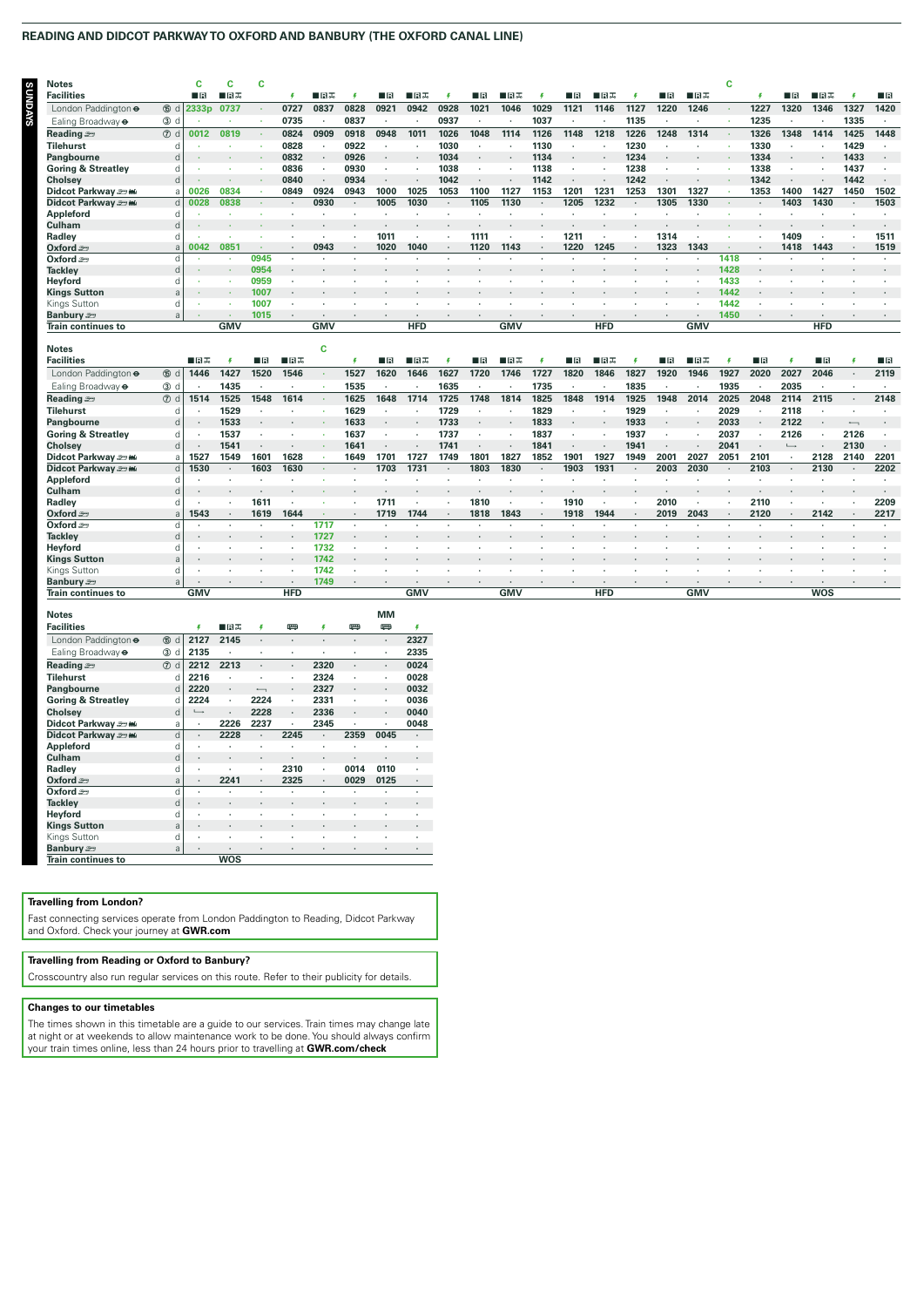#### **BANBURY AND OXFORD TO DIDCOT PARKWAY AND READING (THE OXFORD CANAL LINE)**

| <b>Notes</b>                                          |                  | МO        | <b>MX</b>        | <b>MO</b>                | <b>MO</b> | <b>MX</b>      | <b>MX</b> | <b>MO</b> | <b>MO</b>       | <b>MX</b>        |              |                |                                 |         |                |                 |         |         |            |                      |                 |         |                          |                |
|-------------------------------------------------------|------------------|-----------|------------------|--------------------------|-----------|----------------|-----------|-----------|-----------------|------------------|--------------|----------------|---------------------------------|---------|----------------|-----------------|---------|---------|------------|----------------------|-----------------|---------|--------------------------|----------------|
| <b>Facilities</b>                                     |                  | ¥.        | ∎в≂              | Ø                        | x         |                |           | 粤         |                 |                  |              |                | - IR                            |         |                | – R             |         |         |            |                      |                 | l R     |                          |                |
| Banbury som                                           | d                |           |                  |                          |           | 0003           |           |           |                 |                  |              |                |                                 |         |                |                 |         |         |            | 0606                 |                 |         |                          |                |
| <b>Kings Sutton</b>                                   | d                |           |                  |                          |           | 0008           |           |           |                 |                  |              |                |                                 |         |                |                 |         |         | ٠          | 0612                 |                 |         |                          |                |
|                                                       | d                |           |                  |                          |           | 0016           |           |           |                 |                  |              |                |                                 |         |                |                 |         |         |            | 0620                 |                 |         |                          |                |
| Heyford                                               | d                |           |                  |                          |           | 0020           | ×         |           |                 |                  |              |                |                                 |         |                |                 |         |         |            | 0624                 |                 |         |                          |                |
| <b>Tackley</b>                                        |                  |           |                  |                          |           |                |           |           |                 |                  |              |                |                                 |         |                |                 |         |         |            |                      |                 |         |                          |                |
| Oxford $=$                                            | a                |           |                  |                          |           | 0030           |           |           |                 |                  |              |                |                                 |         |                |                 |         |         |            | 0635                 |                 |         |                          |                |
| Oxford $=$                                            | d                |           | 0011             | 0005                     |           |                | 0045      | 0335      |                 | 0354             |              | 0500           | 0520                            |         | 0540           | 0600            | 0604    |         |            | 0637                 |                 | 0707    |                          |                |
| Radley                                                | d                |           |                  |                          |           |                | 0051      |           |                 |                  |              | 0506           |                                 |         | 0547           |                 | 0610    |         |            | 0643                 |                 |         |                          |                |
| Culham                                                | d                |           |                  |                          |           |                | ×.        |           |                 |                  |              |                | ٠                               |         | $\cdot$        | ٠               | 0614    | ٠       | ٠          | 0647                 |                 |         |                          |                |
| <b>Appleford</b>                                      | d                |           |                  |                          |           |                |           |           |                 |                  |              |                |                                 |         |                |                 | 0617    |         |            | 0650                 |                 |         |                          |                |
| Didcot Parkway stress                                 | a                |           | 0022             | 0030                     |           |                | 0101      | 0400      |                 | 0406             |              | 0515           | 0532                            |         | 0555           | 0612            | 0623    |         |            | 0656                 |                 | 0719    |                          |                |
| Didcot Parkway sow                                    |                  | $d$ 2353p | 0024             |                          | 0035      |                | 0102      |           | 0410            | 0410             | 0512         |                | 0533                            | 0547    |                | 0616            |         | 0634    | 0649       |                      | 0716            | 0721    |                          | 0744           |
| Cholsey                                               | d                | 2358p     | ×                |                          |           |                | 0108      | ×         | 0416            | 0416             | 0517         | $\cdot$        | ٠                               | 0552    | ×              | $\cdot$         |         | 0640    | 0654       | ٠                    | 0722            | $\cdot$ | $\overline{\phantom{0}}$ | 0750           |
| <b>Goring &amp; Streatley</b>                         | d                | 0003      |                  |                          |           |                | 0113      |           | 0422            | 0422             | 0522         |                |                                 | 0557    |                |                 |         | 0645    | 0659       |                      | 0728            |         | 0728                     | 0755           |
| Pangbourne                                            | d                | 0007      |                  |                          |           |                | 0117      |           | 0427            | 0427             | 0526         |                | ٠                               | 0601    |                | ٠               |         | 0649    | 0703       |                      | $\longmapsto$   | $\cdot$ | 0733                     | $\longmapsto$  |
| <b>Tilehurst</b>                                      | d                | 0011      |                  |                          |           |                | 0122      |           | 0432            | 0432             | 0530         |                |                                 | 0605    |                |                 |         | 0654    | 0707       |                      |                 |         | 0738                     |                |
| Reading =                                             | $\circledcirc$ a | 0023      | 0041             |                          | 0050      |                | 0128      |           | 0438            | 0438             | 0535         | $\epsilon$     | 0546                            | 0612    | $\blacksquare$ | 0628            |         | 0659    | 0712       |                      |                 | 0733    | 0743                     |                |
| Ealing Broadway $\bullet$                             | $3$ a            | 0106      |                  |                          | 0134      |                |           |           |                 |                  | 0622         |                |                                 |         |                |                 |         |         |            |                      |                 |         |                          |                |
|                                                       | $⑤ a$            | 0115      | 0117             | $\epsilon$               | 0143      | ×              | ×         |           | ×               | ×                | 0633         | $\cdot$        | 0622                            | 0652    | $\cdot$        | 0706            | $\cdot$ | 0740    | 0752       | $\ddot{\phantom{a}}$ |                 | 0806    | 0820                     |                |
| London Paddington $\bullet$                           |                  |           |                  |                          |           |                |           |           |                 |                  |              |                |                                 |         |                |                 |         |         |            |                      |                 |         |                          |                |
| <b>Facilities</b>                                     |                  |           |                  |                          | s         |                |           |           |                 | ¥                |              |                | ı                               |         |                |                 | 4       |         | s          |                      |                 |         |                          |                |
| Banbury s                                             | d                |           | $\blacksquare$ R |                          |           | 0728           |           |           |                 |                  | 0835         |                |                                 |         |                |                 |         | 1008    |            |                      |                 |         |                          |                |
| <b>Kings Sutton</b>                                   | d                |           |                  |                          |           | 0733           | ٠         |           |                 | ٠                | 0840         |                |                                 |         |                |                 |         | 1013    | ٠          |                      |                 |         |                          |                |
| Heyford                                               | d                |           |                  |                          |           | 0741           |           |           |                 |                  | 0848         |                |                                 |         |                |                 |         | 1021    |            |                      |                 |         |                          |                |
| <b>Tackley</b>                                        | d                |           |                  |                          |           | 0745           |           |           |                 |                  | 0852         |                |                                 |         |                |                 |         | 1025    |            |                      |                 |         |                          |                |
|                                                       |                  |           |                  |                          |           | 0756           |           |           |                 |                  |              |                |                                 |         |                |                 |         |         |            |                      |                 |         |                          |                |
| Oxford $=$<br>Oxford $=$                              | $\overline{a}$   |           | 0742             | $\cdot$                  |           |                |           | 0827      | 0836            |                  | 0905<br>0906 | 0921           | $\cdot$                         | 0936    |                | 1003            |         | 1035    |            | 1106                 |                 | 1137    |                          | 1207           |
|                                                       | d                | 0721      |                  |                          |           | 0758           | ٠         |           |                 | $\cdot$          |              |                |                                 |         |                |                 |         | 1037    | $\cdot$    |                      |                 |         |                          |                |
| Radley                                                | d                | 0727      |                  |                          |           | 0804           |           | 0834      | 0842            |                  | 0912         |                |                                 | 0942    |                | 1010            |         |         |            | 1112                 |                 |         |                          | 1213           |
| Culham                                                | d                | 0731      |                  | ٠                        |           | 0808           | $\cdot$   | 0838      | $\cdot$         | $\cdot$          | 0916         | ٠              |                                 | $\cdot$ | ٠              | 1014            |         | ٠       | $\cdot$    | 1116                 |                 |         |                          | $\cdot$        |
| Appleford                                             | d                | 0734      |                  |                          |           |                |           |           | 0847            |                  |              |                |                                 |         |                | 1016            |         |         |            |                      |                 | 1146    |                          |                |
| Didcot Parkway = mi                                   | a                | 0740      | 0755             | ÷.                       |           | 0815           | $\cdot$   | 0845      | 0853            | $\cdot$          | 0923         | 0933           | $\cdot$                         | 0951    | ٠              | 1022            |         | 1049    | $\cdot$    | 1123                 |                 | 1151    |                          | 1222           |
| Didcot Parkway som                                    | d                |           | 0757             | $\cdot$                  | 0816      |                | 0838      |           |                 | 0914             | 0927         |                | 0940                            |         | 1013           | $\cdot$         | 1035    |         | 1108       |                      | 1133            |         | 1208                     |                |
| Cholsey                                               | d                |           |                  | $\overline{\phantom{0}}$ | 0823      | $\cdot$        | 0843      |           |                 | 0919             | 0933         | ٠              | 0945                            | $\cdot$ | 1018           | $\cdot$         | 1040    | ٠       | 1114       | ٠                    | 1138            | $\cdot$ | 1213                     |                |
| <b>Goring &amp; Streatley</b>                         | d                |           |                  | 0755                     | 0828      |                | 0848      |           |                 | 0924             | 0938         |                | 0950                            |         | 1023           |                 | 1045    |         | 1118       |                      | 1144            |         | 1218                     |                |
| Pangbourne                                            | d                |           |                  | 0759                     | 0832      |                | 0852      |           |                 | 0928             | 0943         |                | 0954                            |         | 1027           | $\cdot$         | 1049    |         | 1122       |                      | 1148            | $\cdot$ | 1222                     |                |
| <b>Tilehurst</b>                                      | d                |           |                  | 0804                     | 0837      |                | 0856      |           |                 | 0932             | 0947         |                | 0958                            |         | 1031           |                 | 1053    |         | 1126       |                      | 1153            |         | 1226                     |                |
| Reading                                               | $\circledcirc$ a |           | 0809             | 0810                     | 0845      |                | 0901      |           |                 | 0937             | 0953         |                | 1008                            |         | 1036           | $\cdot$         | 1058    |         | 1132       |                      | 1159            |         | 1233                     |                |
| Ealing Broadway $\bullet$                             | $\circled{3}$ a  |           |                  |                          |           |                | 0948      |           |                 | 1020             |              |                | 1049                            |         | 1119           |                 | 1158    |         | 1227       |                      | 1257            |         | 1319                     |                |
| London Paddington $\Theta$                            | ⑮ a              |           | 0837             | 0852                     | 0926      | $\cdot$        | 0956      | ٠         | ٠               | 1031             | $\cdot$      | ٠              | 1101                            | $\cdot$ | 1131           | $\cdot$         | 1208    | ٠       | 1238       |                      | 1308            | $\cdot$ | 1331                     | ٠              |
|                                                       |                  |           |                  |                          |           |                |           |           |                 |                  |              |                |                                 |         |                |                 |         |         |            |                      |                 |         |                          |                |
| <b>Facilities</b>                                     |                  |           |                  |                          |           |                |           |           |                 |                  |              |                |                                 | 4       |                |                 |         |         |            |                      |                 |         |                          |                |
| Banbury s                                             | d                |           |                  |                          |           |                | 1307      |           |                 |                  |              |                |                                 |         | 1507           |                 |         |         |            |                      |                 |         |                          |                |
| <b>Kings Sutton</b>                                   | d                |           |                  |                          |           |                | 1312      |           |                 |                  |              |                |                                 |         | 1512           | ٠               |         |         |            |                      |                 |         |                          |                |
|                                                       |                  |           |                  |                          |           |                | 1320      |           |                 |                  |              |                |                                 |         | 1520           |                 |         |         |            |                      |                 |         |                          |                |
| Heyford                                               | d                |           |                  |                          |           |                | 1324      |           |                 |                  |              |                |                                 |         | 1524           |                 |         |         |            |                      |                 |         |                          |                |
| <b>Tackley</b>                                        | d                |           |                  |                          |           |                |           |           |                 |                  |              |                |                                 |         |                |                 |         |         |            |                      |                 |         |                          |                |
| Oxford $=$                                            | a                |           |                  |                          |           |                | 1335      |           |                 |                  |              |                |                                 |         | 1535           |                 |         |         |            |                      |                 |         |                          |                |
| Oxford $\equiv$                                       | d                |           | 1237             | $\cdot$                  | 1306      | $\blacksquare$ | 1337      | ٠         | 1406            | ٠                | 1437         |                | 1508                            | $\cdot$ | 1536           | $\cdot$         | 1606    | ٠       | 1636       | ٠                    | 1707            | $\cdot$ | 1736                     |                |
| Radley                                                | d                |           |                  |                          | 1312      |                |           |           | 1412            |                  |              |                | 1514                            |         |                |                 | 1612    |         | 1642       |                      | 1713            | ÷,      | 1742                     |                |
| Culham                                                | d                |           |                  | $\cdot$                  | 1316      | $\cdot$        | ٠         |           | 1416            | $\cdot$          |              |                | 1518                            |         | ٠              | $\cdot$         | 1616    |         | $\cdot$    |                      | 1717            | $\cdot$ | $\cdot$                  |                |
| <b>Appleford</b>                                      | d                |           |                  |                          | 1319      |                |           |           |                 |                  |              |                |                                 |         | 1544           |                 |         |         | 1647       |                      |                 |         | 1747                     |                |
| Didcot Parkway = mi                                   | a                |           | 1249             | $\cdot$                  | 1325      |                | 1349      |           | 1423            | $\cdot$          | 1449         |                | 1525                            |         | 1550           | $\cdot$         | 1623    |         | 1653       |                      | 1724            | $\cdot$ | 1753                     |                |
| Didcot Parkway = mi                                   | d                | 1238      |                  | 1306                     |           | 1337           |           | 1408      |                 | 1436             |              | 1508           |                                 | 1538    |                | 1608            |         | 1638    |            | 1708                 |                 | 1739    |                          | 1804           |
| Cholsey                                               | Ċ                | 1243      | ٠                | 1312                     | $\cdot$   | 1342           | $\cdot$   | 1413      | $\cdot$         | 1441             | $\cdot$      | 1513           | $\cdot$                         | 1543    | ٠              | 1613            | $\cdot$ | 1644    | $\cdot$    | 1713                 | ٠               | 1745    | ٠                        | 1809           |
| <b>Goring &amp; Streatley</b>                         | d                | 1248      |                  | 1317                     |           | 1347           |           | 1418      |                 | 1446             |              | 1518           |                                 | 1548    |                | 1618            |         | 1649    |            | 1718                 |                 | 1749    |                          | 1814           |
| Pangbourne                                            | d                | 1252      | ٠                | 1321                     | ٠         | 1351           | $\cdot$   | 1422      | ٠               | 1450             |              | 1522           | $\cdot$                         | 1552    | ٠              | 1622            |         | 1653    | $\cdot$    | 1722                 |                 | 1753    |                          | 1818           |
| <b>Tilehurst</b>                                      | d                | 1256      |                  | 1326                     |           | 1356           |           | 1426      |                 | 1454             |              | 1527           |                                 | 1556    |                | 1626            |         | 1658    |            | 1726                 |                 | 1758    |                          | 1822           |
| Reading                                               | $\circledcirc$ a | 1303      |                  | 1331                     |           | 1403           | $\cdot$   | 1431      | $\cdot$         | 1459             |              | 1535           | $\cdot$                         | 1607    | $\cdot$        | 1631            |         | 1703    | $\cdot$    | 1735                 |                 | 1803    |                          | 1829           |
|                                                       |                  | 1357      |                  | 1427                     |           | 1457           |           | 1518      |                 | 1558             |              | 1627           |                                 | 1657    |                | 1727            |         | 1748    |            | 1827                 |                 | 1857    |                          | 1928           |
| Ealing Broadway $\Theta$                              | @a               |           |                  |                          |           |                |           |           |                 |                  |              |                |                                 |         |                |                 |         |         |            |                      |                 |         |                          |                |
| London Paddington $\bullet$                           | ⑮ a              | 1408      |                  | 1438                     |           | 1508           |           | 1531      |                 | 1608             |              | 1637           |                                 | 1708    |                | 1738            |         | 1757    |            | 1839                 |                 | 1908    |                          | 1938           |
| <b>Facilities</b>                                     |                  |           |                  | s                        |           | ş              |           | Ŧ         |                 | $\blacksquare$ R | Ŧ            |                | Ŧ                               |         | Ŧ              |                 |         |         | Ŧ          |                      | ∎в≂             | s       |                          |                |
| Banbury s                                             | d                | 1718      |                  |                          |           |                | 1836      |           |                 | 1944             |              |                | $\ddot{\phantom{0}}$            | 2007    | $\cdot$        |                 |         |         | ä,         | 2138                 |                 |         |                          | 2232           |
| <b>Kings Sutton</b>                                   | d                | 1725      | ٠                | ٠                        |           | ٠              | 1841      |           |                 | $\cdot$          |              |                | ٠                               | 2012    | ٠              | ٠               |         | ٠       | ٠          | 2143                 | $\cdot$         | ٠       |                          | 2237           |
| Heyford                                               | d                | 1735      | ٠                |                          |           |                | 1850      |           |                 | ٠                |              |                |                                 | 2020    |                |                 |         |         |            | 2151                 |                 |         |                          | 2245           |
| <b>Tackley</b>                                        | d                | 1739      | $\cdot$          | $\cdot$                  |           | $\cdot$        | 1854      | $\cdot$   | ٠               | à.               |              | $\blacksquare$ | $\cdot$                         | 2024    | $\epsilon$     | $\cdot$         |         | $\cdot$ | $\cdot$    | 2155                 | $\cdot$         | $\cdot$ |                          | 2249           |
| Oxford $\equiv$                                       |                  | 1749      |                  | $\cdot$                  |           |                |           | $\cdot$   |                 |                  |              |                | $\cdot$                         | 2035    | ×.             |                 |         |         | ÷,         | 2205                 | $\cdot$         | ÷,      |                          |                |
|                                                       | $\mbox{a}$       | $\cdot$   |                  | $\cdot$                  |           | $\epsilon$     | 1905      | $\cdot$   |                 | 2002             | $\cdot$      |                | $\cdot$                         |         | $\epsilon$     |                 | $\cdot$ |         | $\cdot$    |                      |                 | $\cdot$ |                          | 2259<br>$\sim$ |
| Oxford $\equiv$                                       | d                |           | 1807             | $\cdot$                  | 1835      |                | 1906      |           | 1936            | 2006<br>$\cdot$  |              | 2010           |                                 | 2037    |                | 2108            |         | 2127    |            | 2207                 | 2232<br>$\cdot$ | $\cdot$ | 2247                     |                |
| Radley                                                | d                | ٠         | 1813             |                          | 1841<br>٠ | $\cdot$        | 1912      | $\cdot$   | 1942<br>$\cdot$ |                  | $\cdot$      | 2016           |                                 | $\cdot$ | ٠              | 2114<br>$\cdot$ | $\cdot$ | $\cdot$ | $\cdot$    | 2213                 | ٠               | $\cdot$ | 2253                     | ٠              |
| Culham                                                | d                |           | 1817             | $\epsilon$               |           |                | 1916      |           |                 | $\cdot$          |              | 2020           | $\cdot$                         |         |                |                 |         |         |            |                      |                 |         | 2257                     |                |
| Appleford                                             | d                |           | $\cdot$          | $\cdot$                  | 1846      | ٠              | $\cdot$   |           | $\cdot$         |                  |              | $\cdot$        | $\centering \label{eq:reduced}$ |         |                | $\blacksquare$  |         |         |            |                      |                 | $\cdot$ | 2300                     | $\cdot$        |
|                                                       | $\mathsf a$      | $\cdot$   | 1826             | $\sim$                   | 1852      | $\mathbf{r}$   | 1923      | $\cdot$   | 1951            | $\cdot$          | $\cdot$      | 2027           | $\sim$                          | 2049    | $\mathbf{r}$   | 2123            | $\cdot$ | 2139    | $\epsilon$ | 2222                 | 2245            | $\sim$  | 2306                     | $\cdot$        |
|                                                       | d                |           | $\cdot$          | 1838                     | $\cdot$   | 1904           | $\cdot$   | 1935      | ä,              | $\cdot$          | 2008         | ×.             | 2038                            |         | 2104           | $\cdot$         | 2138    |         | 2222       |                      | 2247            | 2252    |                          | $\epsilon$     |
| Didcot Parkway = Mi<br>Didcot Parkway = Mi<br>Cholsey | d                |           | ٠                | 1844                     | $\cdot$   | 1909           | $\cdot$   | 1940      | $\cdot$         | $\cdot$          | 2014         | ٠              | 2043                            | $\cdot$ | 2109           | $\cdot$         | 2143    | ٠       | 2227       | ٠                    |                 | 2257    | ٠                        | $\cdot$        |
| <b>Goring &amp; Streatley</b>                         | d                |           |                  | 1849                     |           | 1914           | ٠         | 1945      |                 | ٠                | 2018         |                | 2048                            |         | 2115           | $\cdot$         | 2148    |         | 2232       |                      |                 | 2302    |                          |                |
| Pangbourne                                            | d                |           | ٠                | 1854                     | ٠         | 1918           | $\cdot$   | 1949      | $\cdot$         | $\cdot$          | 2022         | ٠              | 2052                            | $\cdot$ | 2119           | $\cdot$         | 2152    | $\cdot$ | 2236       | ٠                    | ٠               | 2306    | ٠                        | ٠              |
| <b>Tilehurst</b>                                      | d                |           |                  | 1858                     | $\cdot$   | 1922           | $\cdot$   | 1953      |                 | ٠                | 2026         |                | 2056                            |         | 2123           | $\cdot$         | 2158    |         | 2240       |                      |                 | 2310    |                          |                |
| Reading $\equiv$                                      | $\circledcirc$ a | ٠         | ٠                | 1905                     | $\cdot$   | 1928           | $\cdot$   | 1958      | $\cdot$         | 2028             | 2034         | ٠              | 2103                            | $\sim$  | 2129           | $\cdot$         | 2205    | $\cdot$ | 2245       | $\cdot$              | 2259            | 2319    |                          | ٠              |
| Ealing Broadway $\bullet$                             | $\circled{3}$ a  | $\cdot$   |                  | 1957                     | $\cdot$   | 2028           | $\cdot$   | 2057      | $\cdot$         | $\cdot$          | 2127         | $\cdot$        | 2148                            |         | 2218           | $\cdot$         | 2248    | $\cdot$ | $\epsilon$ |                      | $\cdot$         | 0005    |                          | $\cdot$        |
| London Paddington $\Theta$                            | ⑮ a              | ٠         | ٠                | 2009                     | $\cdot$   | 2038           | $\cdot$   | 2108      | $\epsilon$      | 2059             | 2138         | ٠              | 2201                            | $\cdot$ | 2231           | $\cdot$         | 2259    | $\cdot$ | $\bullet$  | $\epsilon$           | 2349            | 0016    |                          |                |

| <b>Notes</b>                  |                    |      |      | TSM   | <b>TSM</b> | <b>TSM</b> |
|-------------------------------|--------------------|------|------|-------|------------|------------|
| <b>Facilities</b>             |                    |      | Ŧ    | ∎⊟ਨ   |            |            |
| <b>Banbury</b>                | d                  | ٠    | ٠    | ٠     | 0003       | $\cdot$    |
| Kings Sutton                  | d                  | ٠    | ٠    |       | 0008       | ٠          |
| Heyford                       | d                  | ٠    | ٠    | ٠     | 0016       | ٠          |
| Tackley                       | d                  | ٠    | ٠    | ٠     | 0020       | ٠          |
| Oxford $\equiv$               | a                  | ٠    | ٠    | ٠     | 0030       | ٠          |
| Oxford $=$                    | d                  | 2305 | ٠    | 0011  |            | 0045       |
| Radley                        | d                  | ٠    | ٠    | ٠     |            | 0051       |
| Culham                        | d                  |      |      | è     | ٠          | ٠          |
| <b>Appleford</b>              | d                  | ٠    | ٠    | ٠     | ٠          | $\cdot$    |
| Didcot Parkway sawi           | a                  | 2317 |      | 0022  | ٠          | 0101       |
| Didcot Parkway stress         | d                  | 2318 | 2322 | 0024  | ٠          | 0102       |
| Cholsey                       | d                  |      | 2328 | è     | ٠          | 0108       |
| <b>Goring &amp; Streatley</b> | d                  | ٠    | 2332 | ٠     | ٠          | 0113       |
| Pangbourne                    | d                  |      | 2336 |       | ٠          | 0117       |
| Tilehurst                     | d                  |      | 2340 | ٠     | ٠          | 0122       |
| Reading $\equiv$              | $^{\circ}$<br>a    | 2335 | 2346 | 0041  | ٠          | 0128       |
| Ealing Broadway $\bullet$     | $\circled{3}$<br>a |      | ٠    |       | ٠          | $\cdot$    |
| London Paddington $\bullet$   | $(5)$<br>a         | 0020 | ٠    | 0117c | ٠          | ٠          |

#### **Travelling to London?**

Fast connecting services operate from Oxford, Didcot Parkway and Reading to London Paddington. Check your journey at **GWR.com**

#### **Travelling from Banbury to Oxford or Reading?**

Crosscountry also run regular services on this route. Refer to their publicity for details.

#### **Changes to our timetables**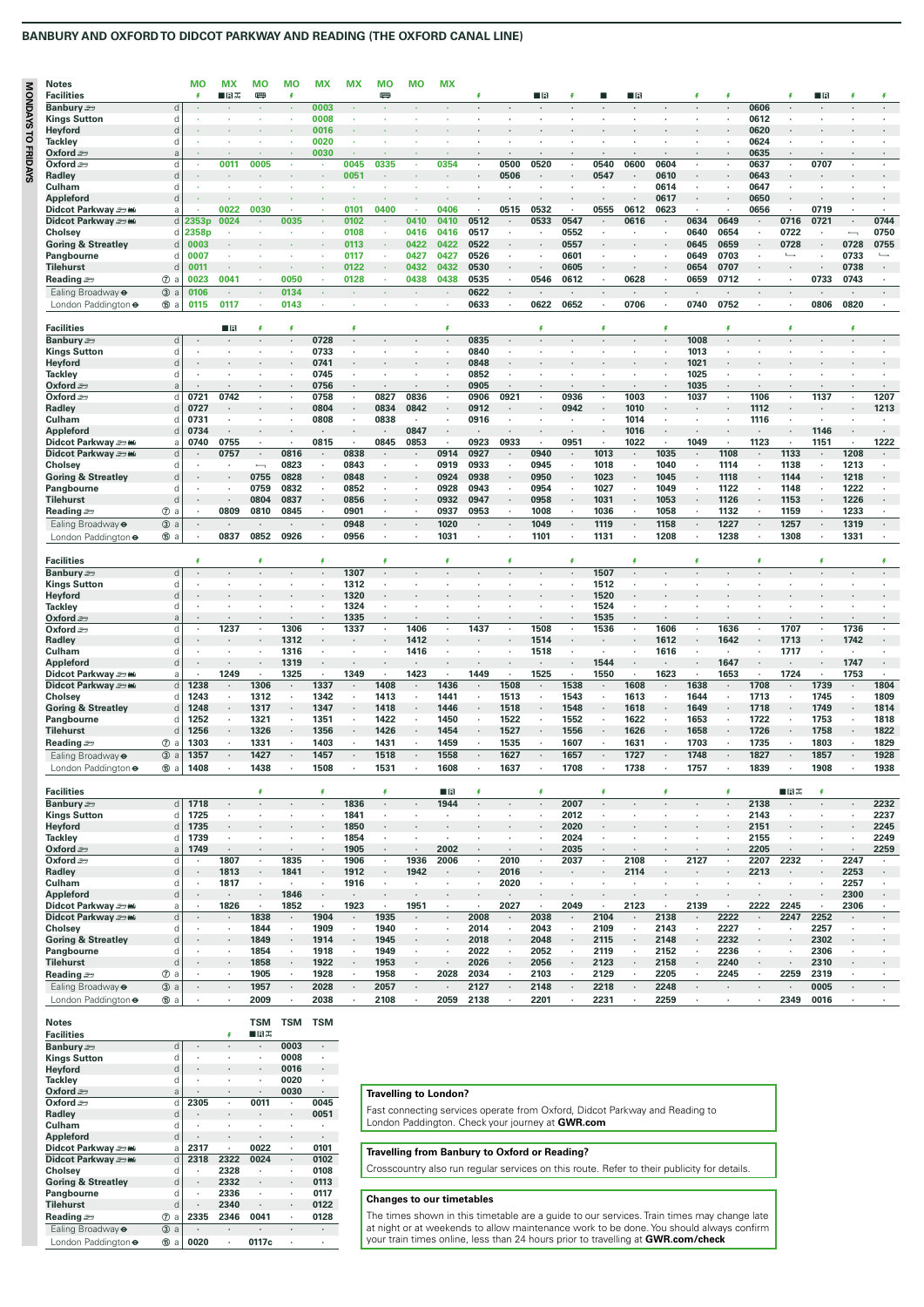#### **BANBURY AND OXFORD TO DIDCOT PARKWAY AND READING (THE OXFORD CANAL LINE)**

| <b>Facilities</b>             |                     | ∎⊞क्र                    |                      |            |                              | ŧ                    | $\blacksquare$ R     | ţ                    |            |              |                      |                      |         | ¥                    |              |         |                 |         |              | ı          |            | Ą            |                      | 4                    |
|-------------------------------|---------------------|--------------------------|----------------------|------------|------------------------------|----------------------|----------------------|----------------------|------------|--------------|----------------------|----------------------|---------|----------------------|--------------|---------|-----------------|---------|--------------|------------|------------|--------------|----------------------|----------------------|
| Banbury s                     | $\mathsf{d}$        |                          | 0003                 |            |                              |                      |                      |                      |            |              |                      |                      |         |                      | 0704         |         |                 |         |              |            |            |              | 0909                 |                      |
| <b>Kings Sutton</b>           | $\mathcal{C}$       |                          | 0008                 |            |                              |                      |                      |                      |            |              |                      |                      |         |                      | 0708         |         |                 |         |              |            |            |              | 0913                 |                      |
| Heyford                       | d                   |                          | 0016                 |            |                              |                      |                      |                      |            |              |                      |                      |         |                      | 0716         |         |                 |         |              |            |            |              | 0921                 |                      |
| <b>Tackley</b>                | d                   |                          | 0020                 | $\cdot$    | ٠                            |                      |                      |                      |            |              |                      |                      | $\cdot$ | ٠                    | 0722         | ٠       | $\cdot$         |         |              | ٠          |            |              | 0926                 | $\cdot$              |
| Oxford $=$                    | a                   |                          | 0030                 |            |                              |                      |                      |                      |            |              |                      |                      |         |                      | 0735         |         |                 |         |              |            |            |              | 0936                 | $\sim$               |
| Oxford $\equiv$               | d                   | 0011                     | $\ddot{\phantom{a}}$ | 0045       | 0515                         | ÷.                   | 0550                 | l.                   | 0607       |              | 0640                 | ÷,                   | 0708    | $\ddot{\phantom{a}}$ | 0737         | l.      | 0807            |         | 0839         | l.         | 0907       | ÷,           | 0937                 | $\ddot{\phantom{a}}$ |
| Radley                        | d                   |                          |                      | 0051       | 0521                         |                      |                      |                      | 0613       |              |                      |                      | 0714    |                      |              |         | 0813            |         |              |            | 0913       |              |                      |                      |
| Culham<br>Appleford           | d<br>d              |                          |                      | $\epsilon$ | 0525<br>$\ddot{\phantom{0}}$ |                      |                      |                      | 0617       |              | ï                    |                      | 0718    | l,                   |              |         | $\cdot$<br>0817 |         |              | ×,         | 0917       |              | i,                   |                      |
| Didcot Parkway = mi           | a                   | 0022                     | $\cdot$              | 0101       | 0533                         |                      | 0602                 | $\ddot{\phantom{a}}$ | 0626       |              | 0653                 |                      | 0726    | ÷.                   | 0750         |         | 0824            |         | 0853         | ٠          | 0925       |              | 0949                 | $\cdot$              |
| Didcot Parkway sawi           | d                   | 0024                     | $\cdot$              | 0102       | ÷,                           | 0547                 | 0604                 | 0610                 |            | 0638         |                      | 0708                 |         | 0738                 |              | 0808    | $\cdot$         | 0838    |              | 0908       |            | 0938         | $\cdot$              | 1006                 |
| Cholsey                       | $\mathcal{C}$       |                          |                      | 0108       | $\epsilon$                   | 0553                 | $\ddot{\phantom{a}}$ | 0615                 | $\cdot$    | 0643         |                      | 0713                 | $\cdot$ | 0743                 | $\cdot$      | 0813    | $\cdot$         | 0843    | $\cdot$      | 0913       | $\cdot$    | 0943         | $\cdot$              | 1012                 |
| <b>Goring &amp; Streatley</b> | d                   |                          |                      | 0113       |                              | 0558                 |                      | 0620                 |            | 0648         |                      | 0718                 |         | 0748                 |              | 0818    |                 | 0848    |              | 0918       |            | 0948         |                      | 1017                 |
| Pangbourne                    | d                   |                          |                      | 0117       | $\cdot$                      | 0602                 | ٠                    | 0624                 | ä,         | 0652         | ı,                   | 0722                 |         | 0752                 |              | 0822    | $\cdot$         | 0852    |              | 0922       |            | 0952         | $\cdot$              | 1021                 |
| <b>Tilehurst</b>              | $\mathsf{d}$        |                          |                      | 0122       |                              | 0607                 |                      | 0628                 |            | 0656         |                      | 0726                 |         | 0756                 |              | 0826    |                 | 0856    |              | 0926       |            | 0956         |                      | 1026                 |
| Reading $\equiv$              | $\circledcirc$ a    | 0041                     | J.                   | 0128       | J.                           | 0612                 | 0617                 | 0634                 | $\epsilon$ | 0703         | i.                   | 0732                 | ł,      | 0802                 | ä,           | 0832    | ä,              | 0901    | i,           | 0931       | $\epsilon$ | 1001         | $\epsilon$           | 1031                 |
| Ealing Broadway $\Theta$      | $\circled{3}$ a     | $\cdot$                  |                      |            |                              | 0655                 | $\cdot$              | 0718                 | $\epsilon$ | 0751         | $\cdot$              | 0821                 |         | 0851                 | $\cdot$      | 0922    | $\cdot$         | 0951    |              | 1021       |            | 1052         | $\cdot$              | 1123                 |
| London Paddington $\bullet$   | ⑮ a                 | 0120                     |                      |            |                              | 0705                 | 0649                 | 0731                 | $\epsilon$ | 0801         | ı,                   | 0831                 |         | 0901                 | $\cdot$      | 0931    | $\cdot$         | 1001    | ä,           | 1031       | $\cdot$    | 1101         | $\cdot$              | 1131                 |
|                               |                     |                          |                      |            |                              |                      |                      |                      |            |              |                      |                      |         |                      |              |         |                 |         |              |            |            |              |                      |                      |
| <b>Facilities</b>             |                     |                          |                      |            |                              |                      |                      |                      | ¢          |              |                      |                      |         |                      |              |         | ¢               |         |              |            |            |              | ¥                    |                      |
| Banbury s                     | d                   |                          |                      |            |                              |                      |                      | 1108                 |            |              |                      |                      |         |                      |              | 1308    | $\lambda$       |         |              |            |            |              |                      | 1503                 |
| <b>Kings Sutton</b>           | d                   |                          |                      |            |                              |                      |                      | 1112                 |            |              |                      |                      |         |                      |              | 1312    | ä,              |         |              |            |            |              |                      | 1508                 |
| Heyford                       | $\mathsf{d}$        |                          |                      |            |                              |                      |                      | 1120                 |            |              |                      |                      |         |                      |              | 1320    |                 |         |              |            |            |              |                      | 1516                 |
| <b>Tackley</b>                | $\mathsf{C}$        |                          |                      |            |                              |                      |                      | 1125                 |            |              |                      |                      |         |                      |              | 1325    |                 |         |              |            |            |              |                      | 1521                 |
| Oxford $\equiv$               | a                   |                          |                      |            |                              |                      |                      | 1135                 |            |              |                      |                      |         |                      |              | 1335    |                 |         |              |            |            |              |                      | 1534                 |
| Oxford $\equiv$               | d                   | 1007                     | $\ddot{\phantom{a}}$ | 1037       | $\ddot{\phantom{a}}$         | 1106                 | $\cdot$              | 1137                 | $\cdot$    | 1207         | $\ddot{\phantom{a}}$ | 1237                 |         | 1306                 |              | 1337    | $\cdot$         | 1407    |              | 1437       | $\cdot$    | 1507         | $\ddot{\phantom{a}}$ | 1537                 |
| Radley                        | d<br>$\mathcal{C}$  | 1013                     |                      |            |                              | 1112<br>1116         |                      |                      |            | 1213         | ï                    | $\cdot$              |         | 1312<br>1316         | $\cdot$      | ٠       | ä,              | 1413    |              |            |            | 1513<br>1517 | ٠                    |                      |
| Culham<br><b>Appleford</b>    | d                   | 1017                     |                      |            |                              |                      |                      |                      |            | 1217         |                      |                      |         |                      |              |         |                 | 1417    |              |            |            | $\cdot$      | $\cdot$              |                      |
| Didcot Parkway <i>s</i> awi   | a                   | 1024                     | ×,                   | 1050       |                              | 1123                 |                      | 1150                 |            | 1224         |                      | 1250                 |         | 1323                 |              | 1350    |                 | 1424    |              | 1451       |            | 1524         | $\cdot$              | 1551                 |
| Didcot Parkway = ww           | d                   |                          | 1038                 |            | 1106                         |                      | 1143                 |                      | 1208       |              | 1238                 |                      | 1310    |                      | 1338         |         | 1408            |         | 1437         |            | 1508       | $\cdot$      | 1537                 |                      |
| Cholsey                       | d                   | ٠                        | 1043                 | $\cdot$    | 1112                         | $\cdot$              | 1149                 | $\cdot$              | 1213       | $\cdot$      | 1244                 | $\cdot$              | 1315    | $\cdot$              | 1343         | ٠       | 1413            | $\cdot$ | 1442         | ٠          | 1513       | $\cdot$      | 1542                 | $\cdot$              |
| <b>Goring &amp; Streatley</b> | d                   |                          | 1048                 |            | 1117                         |                      | 1154                 |                      | 1218       |              | 1248                 |                      | 1320    |                      | 1348         |         | 1418            |         | 1447         |            | 1518       |              | 1547                 |                      |
| Pangbourne                    | d                   |                          | 1052                 | $\cdot$    | 1121                         | $\ddot{\phantom{a}}$ | 1158                 | $\epsilon$           | 1222       | $\cdot$      | 1252                 | $\ddot{\phantom{a}}$ | 1324    | $\epsilon$           | 1352         | $\cdot$ | 1422            | $\cdot$ | 1451         | $\epsilon$ | 1522       | $\cdot$      | 1551                 | $\cdot$              |
| <b>Tilehurst</b>              | d                   |                          | 1056                 |            | 1126                         |                      | 1202                 |                      | 1226       |              | 1256                 |                      | 1328    |                      | 1356         |         | 1426            |         | 1456         |            | 1526       |              | 1555                 |                      |
| Reading                       | $\circledcirc$ a    |                          | 1101                 |            | 1131                         |                      | 1207                 | $\ddot{\phantom{a}}$ | 1231       |              | 1302                 |                      | 1333    | ä,                   | 1402         |         | 1431            |         | 1501         | ×.         | 1531       |              | 1600                 |                      |
| Ealing Broadway $\bullet$     | ③a                  | ÷,                       | 1151                 |            | 1222                         | $\cdot$              | 1303                 | ÷,                   | 1322       |              | 1352                 |                      | 1421    | ÷,                   | 1452         |         | 1521            |         | 1551         | ÷,         | 1621       |              | 1651                 | $\epsilon$           |
| London Paddington $\Theta$    | $15 a$              |                          | 1201                 |            | 1231                         |                      | 1311                 |                      | 1331       |              | 1401                 |                      | 1431    |                      | 1501         |         | 1531            |         | 1601         |            | 1631       |              | 1701                 | $\cdot$              |
|                               |                     |                          |                      |            |                              |                      |                      |                      |            |              |                      |                      |         |                      |              |         |                 |         |              |            |            |              |                      |                      |
| <b>Facilities</b>             |                     | ı                        |                      |            |                              |                      |                      | 4                    |            | ٠            |                      |                      |         |                      |              | 4       |                 |         |              |            |            | ¥            |                      |                      |
| Banbury s                     | d                   | $\overline{\phantom{a}}$ |                      |            |                              |                      |                      |                      | 1708       | $\mathbf{r}$ |                      |                      |         |                      |              | $\cdot$ | 1908            |         |              |            |            | $\epsilon$   | 2036                 | $\sim$               |
| <b>Kings Sutton</b>           | d                   |                          |                      |            |                              |                      |                      |                      | 1712       |              |                      |                      |         |                      |              |         | 1912            |         |              |            |            |              | 2040                 |                      |
| Heyford                       | d                   |                          |                      |            |                              |                      |                      |                      | 1720       |              |                      |                      |         |                      |              |         | 1920            |         |              |            |            |              | 2048                 |                      |
| <b>Tackley</b>                | d                   |                          |                      |            |                              |                      |                      |                      | 1725       |              |                      |                      |         |                      |              |         | 1925            |         |              |            |            |              | 2053                 | $\cdot$              |
| Oxford $\equiv$               | a                   |                          |                      |            |                              |                      |                      |                      | 1735       |              |                      |                      |         |                      |              |         | 1935            |         |              |            |            |              | 2105                 |                      |
| Oxford $\equiv$<br>Radley     | d<br>d              | ×                        | 1607<br>1613         | $\cdot$    | 1637                         | $\cdot$              | 1707<br>1713         | ×                    | 1736       | $\cdot$      | 1807<br>1813         |                      | 1837    | $\cdot$              | 1907<br>1913 | $\cdot$ | 1937            | $\cdot$ | 2007<br>2013 | $\cdot$    | 2037       | $\cdot$      | 2107<br>2113         | 2137                 |
| Culham                        | d                   | ٠                        |                      |            |                              |                      | 1717                 | ٠                    | $\cdot$    |              |                      |                      |         | ٠                    | 1917         | $\cdot$ | $\cdot$         |         |              | ٠          |            |              | $\cdot$              |                      |
| Appleford                     | d                   |                          | 1617                 |            |                              |                      |                      |                      |            |              | 1817                 |                      |         |                      |              |         |                 |         | 2017         |            |            |              |                      |                      |
| Didcot Parkway = mi           | a                   |                          | 1624                 |            | 1650                         | $\cdot$              | 1724                 | ٠                    | 1750       |              | 1824                 | ٠                    | 1850    | $\cdot$              | 1924         |         | 1950            | ٠       | 2024         | ٠          | 2050       |              | 2122                 | 2150                 |
| Didcot Parkway = Wi           | d                   | 1608                     | $\cdot$              | 1638       |                              | 1708                 |                      | 1738                 |            | 1808         |                      | 1838                 |         | 1908                 |              | 1938    |                 | 2008    |              | 2038       |            | 2108         |                      |                      |
| Cholsey                       | $\mathsf{C}$        | 1613                     | $\cdot$              | 1643       |                              | 1713                 | $\cdot$              | 1743                 |            | 1813         | ı,                   | 1843                 | $\cdot$ | 1913                 | $\cdot$      | 1943    | $\blacksquare$  | 2013    |              | 2043       | $\cdot$    | 2113         |                      |                      |
| <b>Goring &amp; Streatley</b> | $\mathsf{C}$        | 1618                     |                      | 1648       |                              | 1718                 |                      | 1748                 |            | 1818         |                      | 1848                 |         | 1918                 |              | 1948    |                 | 2018    |              | 2048       |            | 2118         |                      |                      |
| Pangbourne                    | $\mathsf{C}$        | 1622                     | ٠                    | 1652       | $\cdot$                      | 1722                 | $\cdot$              | 1752                 | $\cdot$    | 1822         | ı,                   | 1852                 | ٠       | 1922                 | $\cdot$      | 1952    | $\cdot$         | 2022    | $\cdot$      | 2052       | $\cdot$    | 2122         | $\cdot$              |                      |
| <b>Tilehurst</b>              | $\mathsf{C}$        | 1626                     |                      | 1656       |                              | 1726                 |                      | 1756                 |            | 1826         |                      | 1856                 |         | 1926                 |              | 1956    |                 | 2026    |              | 2056       |            | 2126         |                      |                      |
| Reading                       | $①$ a               | 1631                     | $\cdot$              | 1701       | $\cdot$                      | 1731                 | $\cdot$              | 1801                 | $\cdot$    | 1831         | $\cdot$              | 1901                 | $\cdot$ | 1931                 | $\cdot$      | 2001    | $\cdot$         | 2031    | $\cdot$      | 2104       | $\cdot$    | 2131         | $\cdot$              | $\cdot$              |
| Ealing Broadway $\Theta$      | $3$ a               | 1721                     | $\cdot$              | 1802       | $\cdot$                      | 1821                 |                      | 1851                 | ÷,         | 1921         | $\cdot$              | 1951                 |         | 2021                 |              | 2102    |                 | 2121    |              | 2151       |            | 2217         |                      |                      |
| London Paddington $\Theta$    | $15$ a              | 1731                     | $\ddot{\phantom{a}}$ | 1811       | $\epsilon$                   | 1831                 |                      | 1901                 | $\cdot$    | 1931         | $\ddot{\phantom{a}}$ | 2001                 |         | 2031                 |              | 2111    | ÷,              | 2131    |              | 2201       |            | 2226         |                      |                      |
|                               |                     |                          |                      |            |                              |                      |                      |                      |            |              |                      |                      |         |                      |              |         |                 |         |              |            |            |              |                      |                      |
| <b>Notes</b>                  |                     |                          |                      | А          | в                            |                      |                      |                      | А          | A            |                      |                      |         |                      |              |         |                 |         |              |            |            |              |                      |                      |
| <b>Facilities</b>             |                     | ł                        | I R                  |            |                              | ■੩ਲ਼                 | Ŧ                    |                      | ΠR         |              |                      |                      |         |                      |              |         |                 |         |              |            |            |              |                      |                      |
| Banbury s                     | $\mathsf{d}$        | $\cdot$                  |                      |            |                              |                      |                      | 2208                 |            |              | ÷.                   |                      |         |                      |              |         |                 |         |              |            |            |              |                      |                      |
| <b>Kings Sutton</b>           | $\mathsf{C}$        |                          |                      |            |                              |                      |                      | 2212                 |            |              |                      |                      |         |                      |              |         |                 |         |              |            |            |              |                      |                      |
| Heyford                       | d                   |                          |                      |            |                              |                      |                      | 2220<br>2225         |            |              |                      |                      |         |                      |              |         |                 |         |              |            |            |              |                      |                      |
| <b>Tackley</b><br>Oxford $=$  | d<br>$\overline{a}$ | $\cdot$                  |                      |            |                              |                      |                      | 2235                 | ×          |              |                      |                      |         |                      |              |         |                 |         |              |            |            |              |                      |                      |
|                               |                     |                          |                      |            |                              |                      |                      |                      |            |              |                      |                      |         |                      |              |         |                 |         |              |            |            |              |                      |                      |

| Oxford $\equiv$               | d                   | ٠    | 2200      | 2205 | 2205 | 2236      |      | ٠ | 2305 | 2310 | ٠         |
|-------------------------------|---------------------|------|-----------|------|------|-----------|------|---|------|------|-----------|
| Radley                        | d                   | ٠    | ٠         | 2211 | 2211 | ٠         | ٠    | ٠ |      | 2316 | ٠         |
| Culham                        | d                   | ٠    | ٠         | ٠    | 2215 | $\cdot$   |      |   | ٠    | 2320 | ٠         |
| Appleford                     | d                   | ٠    | ٠         | ٠    | 2217 | $\bullet$ |      | ٠ | ٠    | 2322 | $\bullet$ |
| Didcot Parkway = wi           | a                   | ٠    | 2212      | 2221 | 2225 | 2248      | ٠    | ٠ | 2318 | 2330 | ٠         |
| Didcot Parkway string         | d                   | 2204 | 2216      |      |      | 2250      | 2303 | ٠ | 2320 |      | 2345      |
| Cholsey                       | d                   | 2209 | ٠         | ٠    | ٠    | ٠         | 2308 | ٠ | ٠    | ٠    | 2350      |
| <b>Goring &amp; Streatley</b> | d                   | 2213 | $\bullet$ |      |      | $\cdot$   | 2313 | ٠ | ٠    | ٠    | 2355      |
| Pangbourne                    | d                   | 2217 | ٠         | ٠    |      | ٠         | 2317 | ٠ |      | ٠    | 2359      |
| Tilehurst                     | d                   | 2221 | ٠         |      |      | $\bullet$ | 2321 | ٠ |      | ٠    | 0003      |
| Reading $\equiv$              | (7)<br>a            | 2227 | 2229      | ٠    | ٠    | 2304      | 2326 | ٠ | 2335 | ٠    | 0010      |
| Ealing Broadway $\bullet$     | 3<br>a              | ٠    | ٠         |      | ٠    | ٠         | ٠    | ٠ |      | ٠    | 0106      |
| London Paddington $\bullet$   | $^{\circledR}$<br>a | ٠    | 2314      | ٠    | ٠    | 2340      | ٠    | ٠ | 0020 | ٠    | 0114      |

#### **Travelling to London?**

**CHOLMS** 

Fast connecting services operate from Oxford, Didcot Parkway and Reading to London Paddington. Check your journey at **GWR.com**

#### **Travelling from Banbury to Oxford or Reading?**

Crosscountry also run regular services on this route. Refer to their publicity for details.

#### **Changes to our timetables**